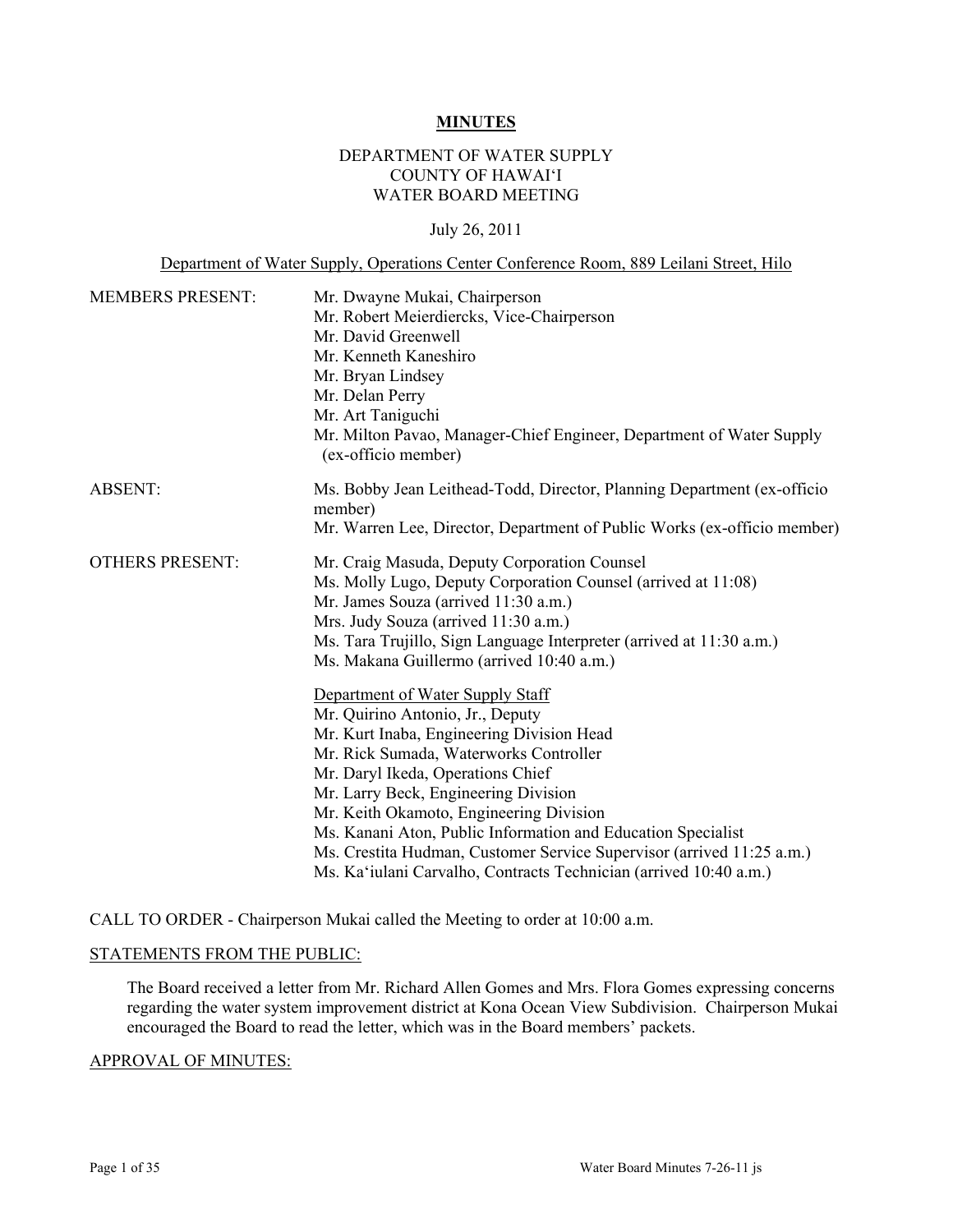The Chairperson entertained a Motion to approve the Minutes of the Water Board meeting on June 28, 2011.

ACTION: Mr. Meierdiercks moved to approve; seconded by Mr. Perry. Motion carried unanimously by voice vote.

### APPROVAL OF ADDENDUM AND/OR SUPPLEMENTAL AGENDA:

Chairperson Mukai entertained a Motion to approve Supplemental Agenda items 5(A) JOB NO. 2011-975, PANA'EWA BOOSTER #1 REPAIR, and 6(A) JOB NO. 2009-958, CONSTRUCTION OF THE ĀHUALOA WELL POWER LINE ACCESS ROADWAY, DISTRICT OF HĀMĀKUA.

ACTION: Mr. Meirdiercks moved to approve; seconded by Mr. Perry. Motion carried unanimously by voice vote.

### SOUTH HILO:

### A. **JOB NO. 2011-975, PANA'EWA BOOSTER #1 REPAIR:**

This project generally consists of the replacement of the existing booster vertical pump, discharge head and appurtenances.

Bids for this project were opened on July 21, at 1:30 p.m., and the following are the bid results:

| Bidder                                       | <b>Bid Amount</b> |
|----------------------------------------------|-------------------|
| Derrick's Well Drilling & Pump Services, LLC | \$24,979.50       |
| Beylik Drilling & Pump Service, Inc.         | \$42,000.00       |
| Water Resources International, Inc.          | Disqualified      |

Project Costs:

| <b>Total Cost:</b>                                           | <u>\$27,477.45</u>    |
|--------------------------------------------------------------|-----------------------|
| 2) Construction Contingency (10%)                            | $\frac{\$}{2,497.95}$ |
| 1) Low Bidder (Derrick's Well Drilling & Pump Services, LLC) | \$24,979.50           |

Funding for this project will be from DWS's C.I.P. Budget under Deepwell Pump Replacement. The contractor will have 180 calendar days to complete this project.

The Manager-Chief Engineer recommended that the Board award the contract for JOB NO. 2011-975, PANA'EWA BOOSTER #1 REPAIR, to the lowest responsible bidder, Derrick's Well Drilling  $\&$ Pump Services, LLC, for their bid amount of \$24,979.50, plus \$2,497.95 for construction contingency, for a total contract amount of \$27,477.45. It is further recommended that either the Chairperson or the Vice-Chairperson be authorized to sign the contract, subject to review as to form and legality of the contract by Corporation Counsel.

MOTION: Mr. Perry moved to approve; seconded by Mr. Meierdiercks.

The Manager-Chief Engineer said this was a typical repair, involving the removal of the discharge head. He said that the bids were really favorable, and noted the big discrepancy between the first and second bids. Pana'ewa is the main well source for Hilo, which has three deep wells and a booster. The booster pumps the water out to the reservoir on Puainako Street. This serves most of Hilo, he said. It is one of the cheapest wells in the DWS system, with an elevation of only 205 feet. The water stands at about 17 feet above sea level, with a tremendous amount of very good water.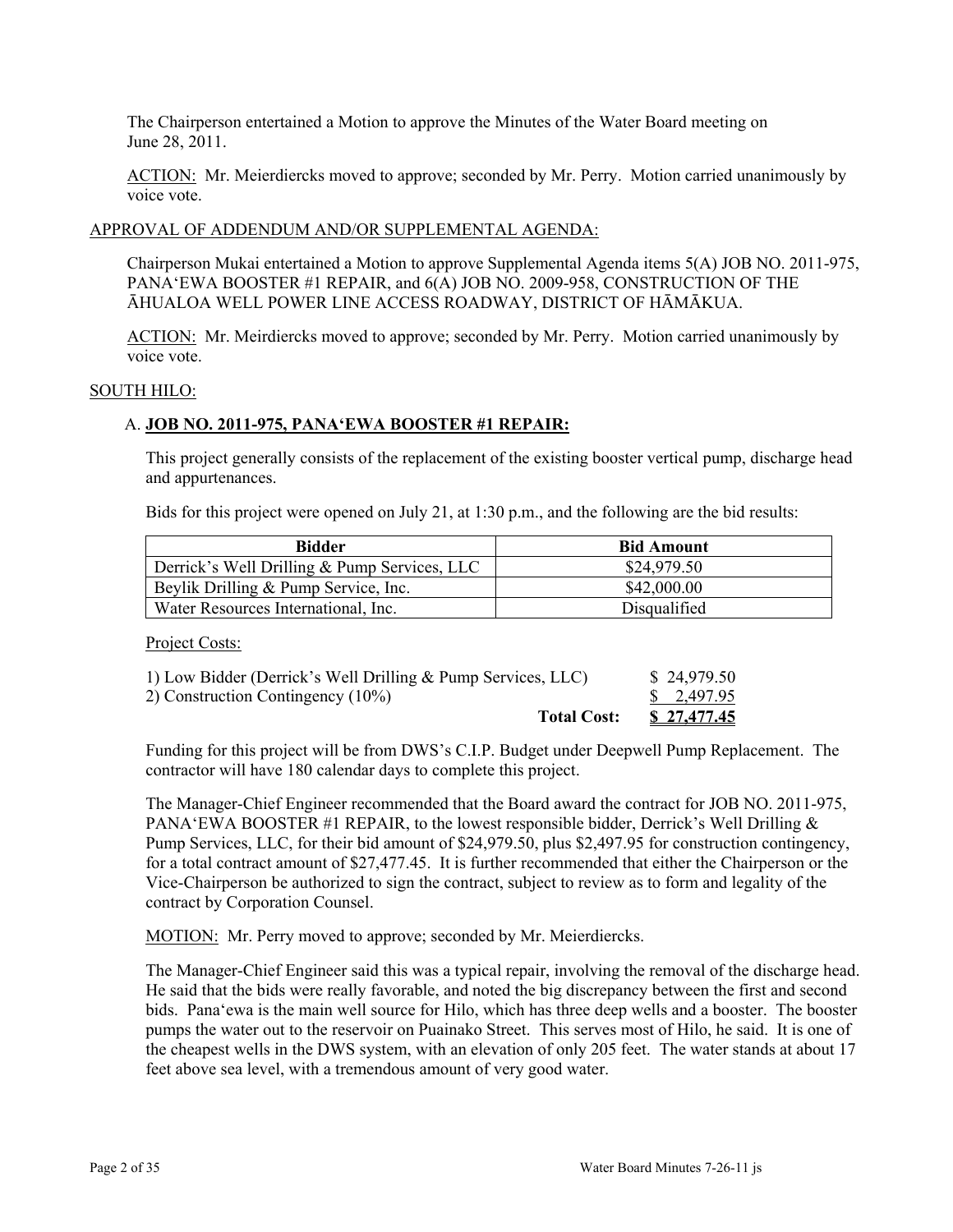Mr. Greenwell asked whether the Department, seeing a large discrepancy, takes into consideration the contractors' past construction problems, etc.

The Manager-Chief Engineer said that the way that the laws are written, barring any unforeseen problems in the past whereby the contractor was specifically barred by the State, DWS must accept the lowest responsible bid. DWS has worked very well with Derrick's Well Drilling & Pump Services, LLC, he added.

Mr. Kaneshiro asked why Water Resources International, Inc., was disqualified.

The Manager-Chief Engineer said it was because their Intent to Bid did not come in on time. State law stipulates that the Intent to Bid must come in no later than six days prior to the bid. Water Resources International, Inc., missed the deadline, and so DWS could not even open the bid because it is considered a non-bid.

Chairperson Mukai asked if the low bid, at \$24,979.50, was reasonable.

The Manager-Chief Engineer said that the bid was reasonable, and had been reviewed by DWS's engineers who are trained to spot a problem with a bid. If there were a problem with the bid, the engineers would have notified management, and management would not have accepted the bid.

ACTION: Motion carried unanimously by voice vote.

## HĀMĀKUA:

# A. **JOB NO. 2009-958, CONSTRUCTION OF THE ĀHUALOA WELL POWER LINE ACCESS ROADWAY, DISTRICT OF HĀMĀKUA:**

This project generally consists of the construction of an access road for the installation/maintenance of power lines, by Hawaii Electric Light Co., to serve the Department's Āhualoa Well.

Bids for this project were opened on July 21, at 2:00 p.m., and the following are the bid results:

| <b>Bidder</b>                                   | <b>Bid Amount</b> |  |
|-------------------------------------------------|-------------------|--|
| William C. Loeffler Construction, Inc.          | \$662,879.00      |  |
| Ludwig Construction, Inc.                       | \$851,587.00      |  |
| Kona Kau Construction Services & Supplies, Inc. | \$887,772.80*     |  |
| <b>Willocks Construction Corporation</b>        | \$920,725.07      |  |
| Goodfellow Bros., Inc.                          | \$1,077,058.00    |  |
| Jas. Glover, Ltd.                               | \$1,260,500.00*   |  |
| Isemoto Contracting Co., Ltd.                   | \$1,276,554.00    |  |
| Koga Engineering and Constr., Inc.              | \$1,342,000.00    |  |
| Kaikor Construction Company, Inc.               | \$1,493,291.00    |  |
| Yamada Paint Contracting dba GW Construction    | \$1,672,369.50*   |  |

\* As corrected per DWS General Requirements and Covenants

### Project Costs:

| 1) Low Bidder (William C. Loeffler Construction, Inc.) |                    | \$662,879.00        |
|--------------------------------------------------------|--------------------|---------------------|
| 2) Construction Contingency $(10\%)$                   |                    | \$66,287.90         |
|                                                        | <b>Total Cost:</b> | <u>\$729,166.90</u> |

Funding for this project will be from DWS's C.I.P. Budget. The contractor will have 150 calendar days to complete this project.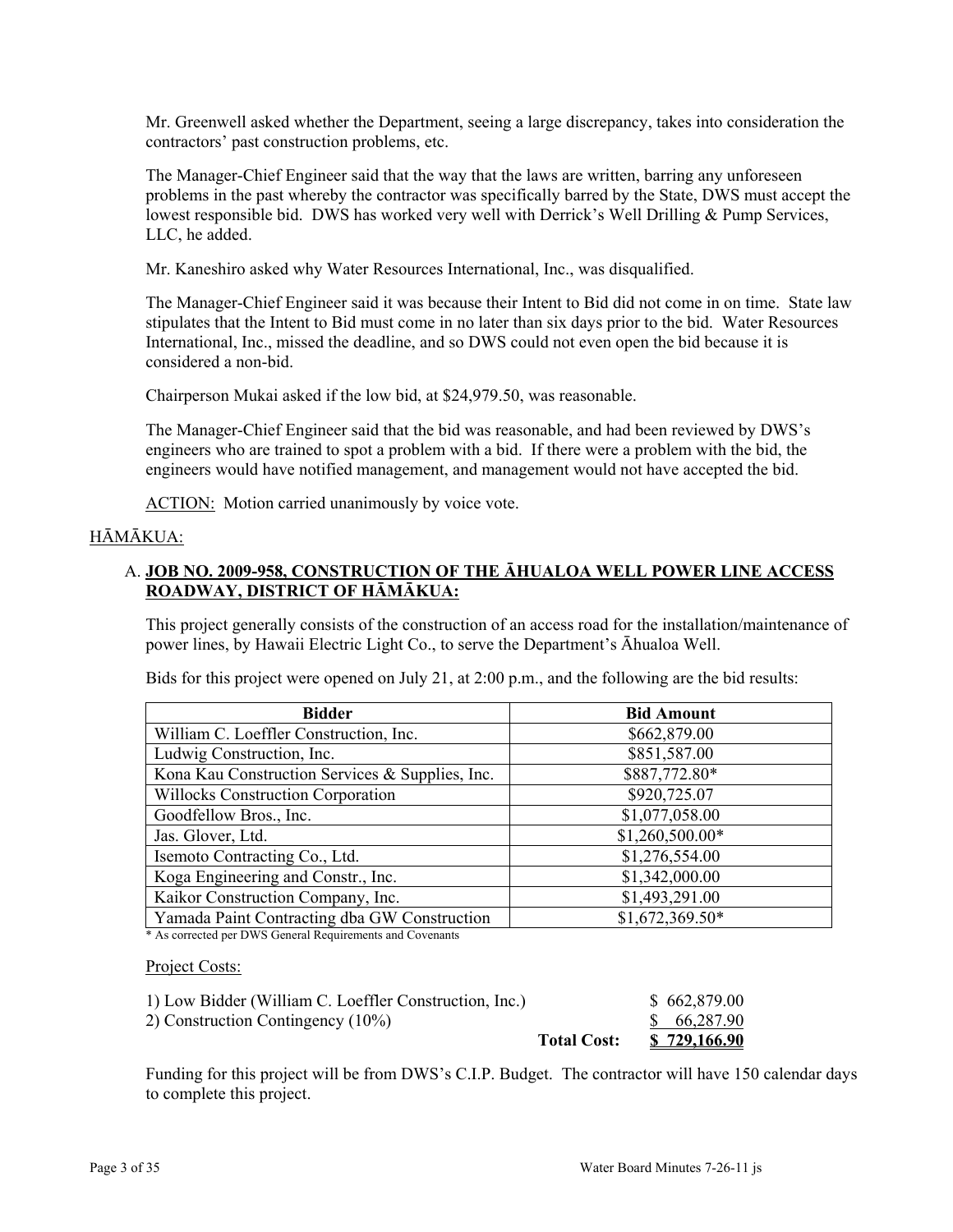The Manager-Chief Engineer recommended that the Board award the contract for JOB NO. 2009-958, CONSTRUCTION OF THE ĀHUALOA WELL POWER LINE ACCESS ROADWAY, to the lowest responsible bidder, William C. Loeffler Construction, Inc., for their bid amount of \$662,879.00, plus \$66,287.90 for construction contingency, for a total contract amount of \$729,166.90. It is further recommended that either the Chairperson or the Vice-Chairperson be authorized to sign the contract, subject to review as to form and legality of the contract by Corporation Counsel.

MOTION: Mr. Greenwell moved to approve; seconded by Mr. Taniguchi.

Mr. Inaba said that this is a roadway project to provide access that DWS needs to bring power up to the Āhualoa Well that is nearing completion. This project is being undertaken by DWS instead of by HELCO, whose estimate for bringing power along the highway had been over \$3 million. DWS is doing the roadway so that HELCO can bring power up to the site. Currently, HELCO's transmission line is running through a pasture, and this roadway will bring the power straight up to the site, Mr. Inaba said. The Engineer's Estimate for this project was \$500,000.00, while the low bid was \$662,879.00. He acknowledged the discrepancy, but said that the contractor is confident that he can do the work for the price.

Mr. Meierdiercks asked how long the roadway would be.

The Manager-Chief Engineer estimated that it would be about a mile. He said this project would be of great benefit to DWS. Currently, to supplement Honoka'a, DWS is bringing water from Waimea crosscountry. The new well will serve Honoka'a, and alleviate the need to bring water from Waimea all the way across the pastures. There will be a bigger transmission pipeline from the well to Honoka'a, so that DWS can open up Honoka'a to subdivisions. Currently, DWS does not have enough water in Honoka'a to allow subdivisions, but the new well and the pipeline will resolve that problem, the Manager-Chief Engineer said.

Mr. Taniguchi asked who estimated the \$500,000.00 for the project cost.

Mr. Inaba said the consultant made the estimate, based on the per linear footage of the road.

Mr. Greenwell noted that at a past meeting, it was mentioned that HELCO had to redesign their power line going along this road. He asked whether HELCO would have its act together to have this power line put in without further delays.

Mr. Inaba said DWS has a contract signed with HELCO, and they know the status of this roadway project. DWS needs to keep HELCO informed of when the roadway will be completed. Once the roadway is done, HELCO should start stringing their power line up.

Mr. Greenwell asked about the hauling of water issue that was raised a few meetings ago.

The Manager-Chief Engineer explained that the water hauling was done for Kukuihaele, which is in a different area and has no connection to the Honoka'a area (i.e., the two areas are on separate systems). He said that the roadway is above the Honoka'ia Boy Scout Camp.

Mr. Inaba said that HELCO will use the power line as a distribution line, to serve other customers off of this line. Because it will not be strictly a transmission line, HELCO apparently was obliged to pay for an easement from the State, whose lands it passes through.

Chairperson Mukai asked who would be responsible for maintenance of the roadway once it is completed.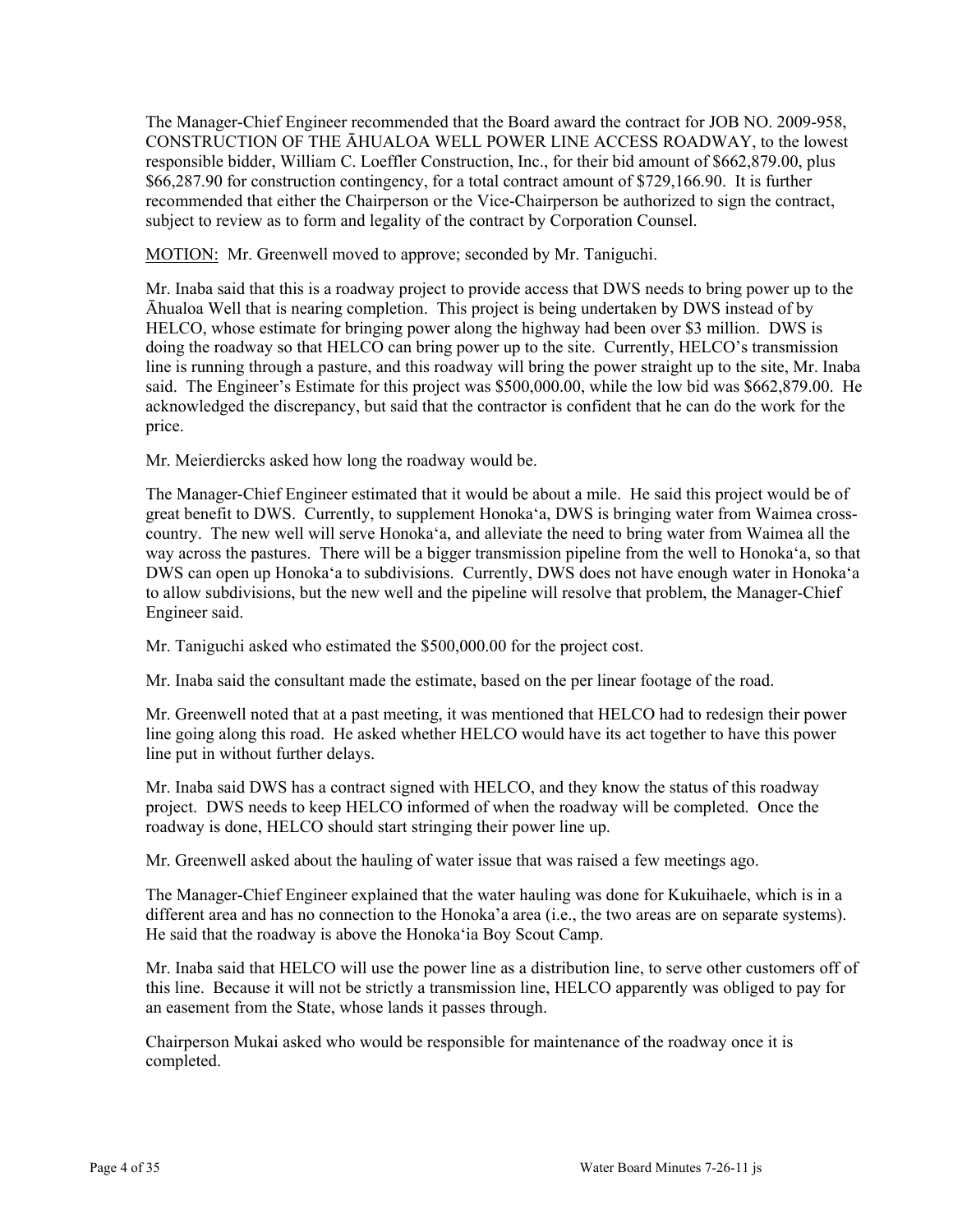Mr. Inaba said it would be turned over to HELCO. HELCO has the easement, and DWS has a construction right-of-entry. HELCO needs this roadway for installation of its poles, as well as for maintenance. He said that DWS does not have to pay for the power going up because DWS is going to use enough power off of the well.

ACTION: Motion carried unanimously by voice vote.

# NORTH KONA:

## A. **JOB NO. 2003-823: PALANI ROAD TRANSMISSION WATERLINE (MĀMALAHOA HWY TO PALANI NO. 2 RESERVOIR):**

The contractor, CTS Earthmoving, Inc., has submitted a request for a contract time extension of twelve (12) working days, due to a number of recent change order items requested by DWS.

This would be the first time extension to the contract.

If approved, the contract completion date will be extended from August 21, 2011 until September 7, 2011. Engineering staff has reviewed the request, and finds that the twelve (12) working day time extension is a reasonable request by the contractor to include the change orders and complete the project.

The Manager-Chief Engineer recommended that the Board grant this extension of contract time of twelve (12) working days, to CTS Earthmoving, Inc., for JOB NO. 2003-823, PALANI ROAD TRANSMISSION WATERLINE (MĀMALAHOA HWY TO PALANI NO. 2 RESERVOIR).

MOTION: Mr. Perry moved to approve; seconded by Mr. Lindsey.

The Manager-Chief Engineer expressed surprise that the request was for only 12 days.

Mr. Inaba said that part of the change orders involve the runoff along Mr. Mark Jernigan's driveway, which is something that had to be taken care of.

The Manager-Chief Engineer said that the residents were aware of what was happening. The time extension is for extra work above and beyond the contract. The change orders fall within the contingency funds that the Board accepted at the beginning of the project.

ACTION: Motion carried unanimously by voice vote.

### MISCELLANEOUS:

## A. **DEDICATION OF WATER SYSTEMS:**

The Department has received the following documents for action by the Water Board. The water systems have been constructed in accordance with the Department's standards and are in acceptable condition for dedication.

# **1. GRANT OF EASEMENT AND BILL OF SALE**

Subdivision Application No. 2009-000857 Grantor/Seller: Hawai'i Island Community Development Corporation Tax Map Key: (3) 5-5-019: 025 (Portion)  $E W O \cdot 2010 - 043$ No. of Lots: 22 Zoning: RS 7.5 Facilities Charge: \$104,500.00 Date Paid: 8/13/2010 Final Inspection Date: 12/04/2010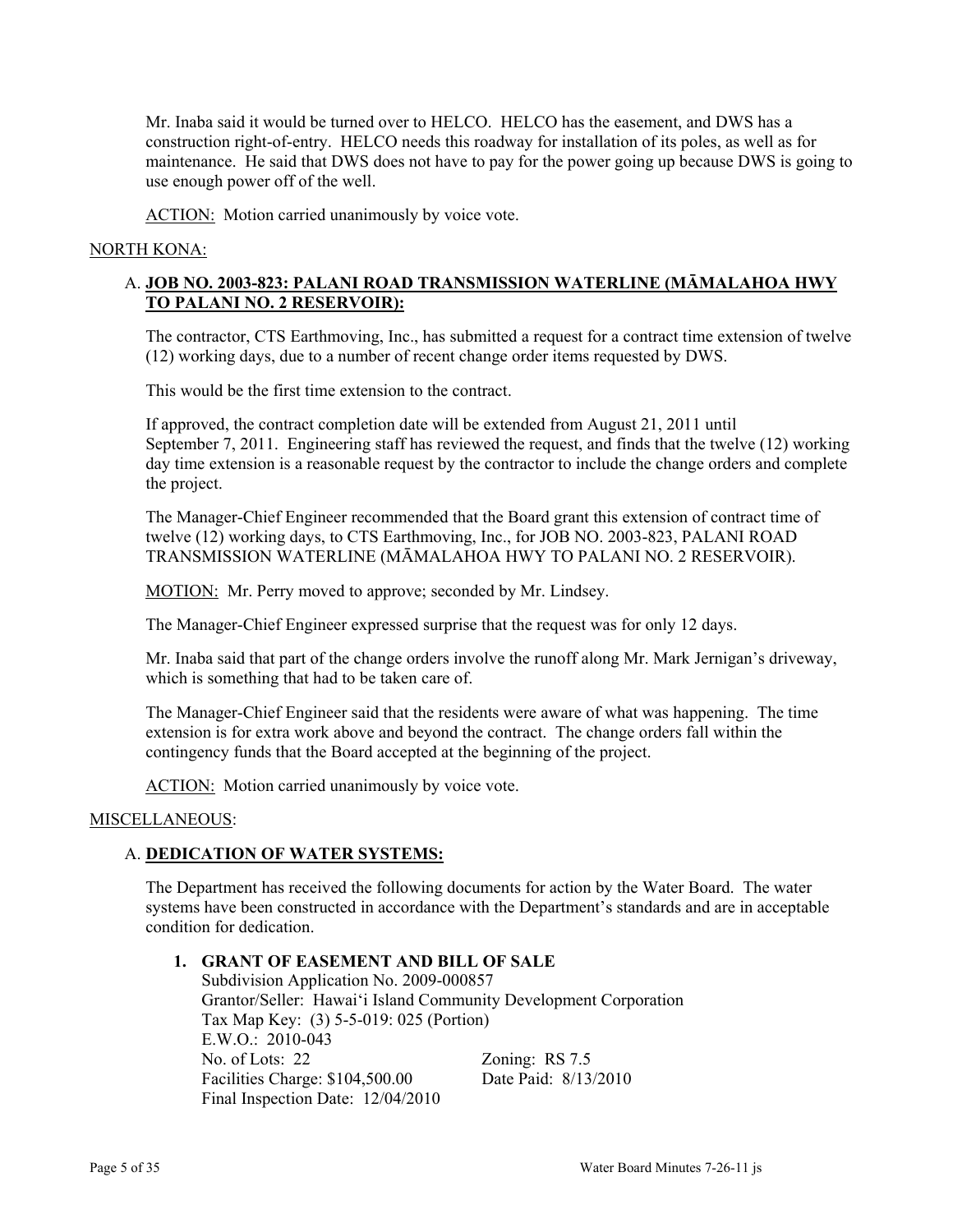Water System Cost: \$117,652.70

## **2. GRANT OF EASEMENT AND BILL OF SALE**

"Kaloko Housing Project" Grantor/Seller: TSA, LLC Tax Map Key: (3) 7-3-009: 056 E.W.O.: E11-007 Facilities Charge: \$247,500.00 Date Paid: 7/12/2011 Final Inspection Date: 07/02/2011 Water System Cost: \$20,000.00

## **3. GRANT OF EASEMENT**

(For Access and Utility Purposes) Subdivision Application No. 2007-000507 Grantor: Daniel B. Bolton Tax Map Key: (3) 7-5-017: 004 and 008 E.W.O.: 2008-075 No. of Lots: 17 Lots Zoning: AG-1A and AG-5A Facilities Charge: \$84,880.00 Date Paid: 2/25/2010 Final Inspection Date: 4/17/2011 Water System Cost: \$40,100.00

### **4. GRANT OF EASEMENT**

(For Access and Waterline Purposes) Nā'ālehu Spur Road Grantor: LLC Kawala Tax Map Key: (3) 9-5-010: 001

The Manager-Chief Engineer recommended that the Water Board accept these documents subject to the approval of the Corporation Counsel, and that either the Chairperson or the Vice-Chairperson be authorized to sign the documents.

MOTION: Mr. Taniguchi moved to approve; seconded by Mr. Kaneshiro.

Chairperson Mukai noted that he thought the Grantor in Item 4 (above) should be Kawala LLC (instead of LLC Kawala).

Mr. Inaba said that Item 4 was just a grant of easement on an existing waterline, and for that reason, there was no further information given.

Mr. Meierdiercks asked about Item No. 3, which also was only a grant of easement.

Mr. Inaba said that Item No. 3 involved a big detector check, and DWS was only providing service laterals to the property. DWS does not do a bill of sale portion for service laterals, he said. He explained that the big detector check would have been too close to the traffic along Palani Road, and therefore it needed to be placed further into the property. For this reason, DWS needed an easement. The big detector check is for fire protection, Mr. Inaba added.

ACTION: Motion carried unanimously by voice vote.

## B. **PROFESSIONAL SERVICE AGREEMENT – JOB NO. 2011-971, KAPULENA WELL DEVELOPMENT, PHASE 2 DESIGN:**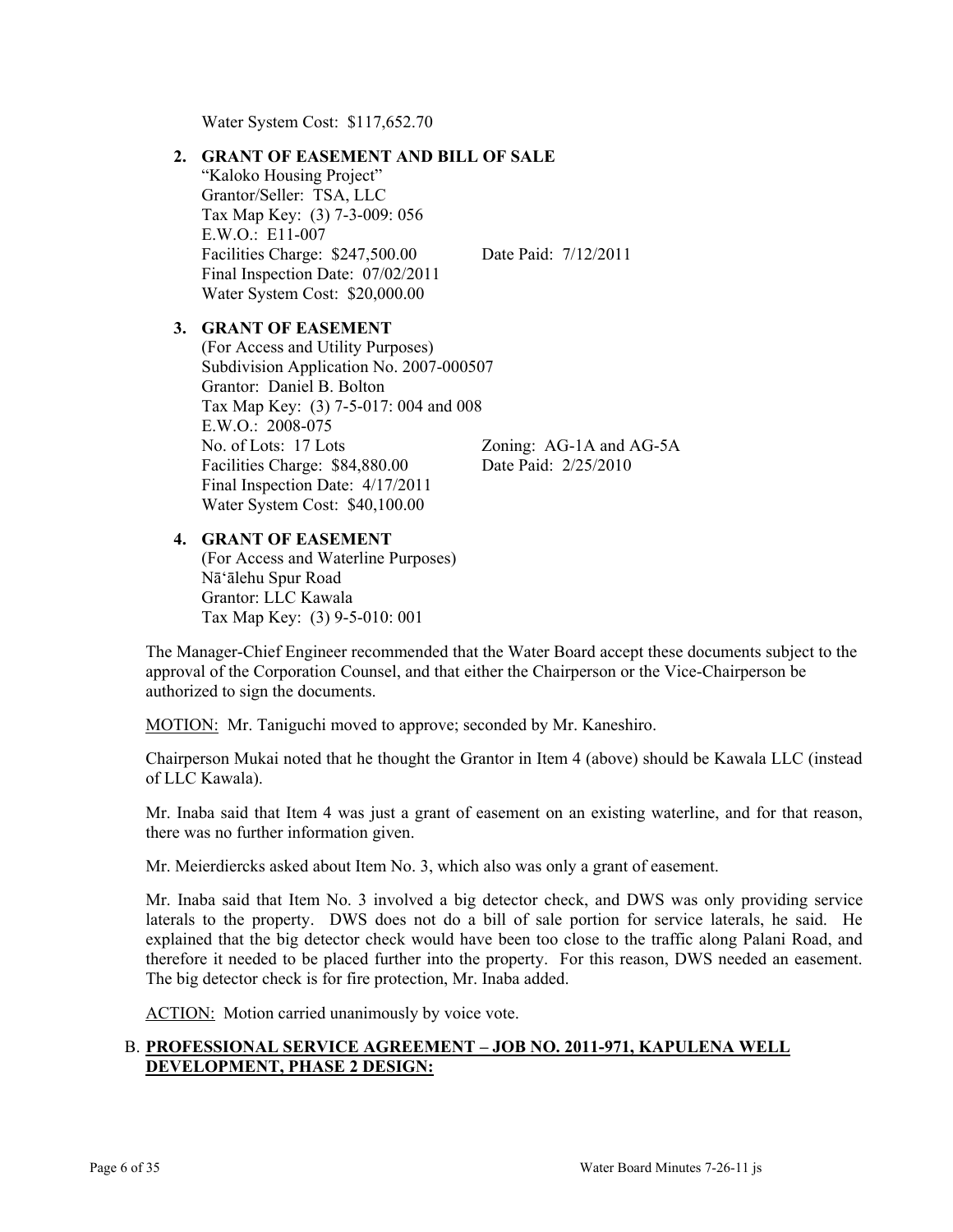A Professional Services Agreement contract for the following Department of Water Supply project is currently being processed. However, the project, JOB NO. 2011-971, KAPULENA WELL DEVELOPMENT, PHASE 2 DESIGN**,** is not listed on the Department's current fiscal year Capital Improvement Projects (C.I.P.) list.

- JOB NO. 2011-971, KAPULENA WELL DEVELOPMENT, PHASE 2 DESIGN: The project generally consists of the design of a 300,000 gallon reinforced concrete reservoir, outfitting the existing exploratory well, and by-passing the existing Kapulena Booster Pump Station.
- Consultant: TNWRE, Inc. Fee: \$360,000.00 (*estimate, subject to negotiation*)

The Manager-Chief Engineer recommended that the Board approve the new professional services contract for JOB NO. 2011-971, KAPULENA WELL DEVELOPMENT, PHASE 2 DESIGN, subject to results of the procurement process, and that either the Chairperson or the Vice-Chairperson be authorized to sign the documents, subject to approval of our Corporation Counsel.

MOTION: Mr. Meierdiercks moved to approve; seconded by Mr. Greenwell.

The Manager-Chief Engineer said this is a straightforward design project, since the exploratory well is pretty much finished up. Therefore, this next phase is to design what is necessary to utilize the well.

Mr. Taniguchi asked where the money for this phase would come from.

Mr. Inaba said DWS will get the funds for the consulting contract from C.I.P. He said that DWS is trying to acquire the property right now, which is the main holdup of the project. The construction portion of the project is being partially funded by about \$900,000.00 in grant money from the U.S. Environmental Protection Agency (EPA). That is for the construction portion, not for the design, he added.

Mr. Taniguchi asked how many other projects like this are on the C.I.P. budget. He noted that later in the meeting he would be talking about C.I.P. funds for enhanced billing. He was concerned whether DWS had several projects hanging out there of this nature. He noted however, that the \$360,000.00 estimated for this project was not a large sum.

Mr. Inaba said there may be a couple of similar projects. This project was overlooked when DWS did the C.I.P. budget for this year. On this project, there is an issue with the property owner over land acquisition (i.e., he does not want to cooperate with DWS), and DWS may have to go to condemnation, he said.

Mr. Meierdiercks asked whether this well is comparable in size to the one in Hawaiian Ocean View Estates.

The Manager Chief-Engineer said this well has a bigger capacity.

ACTION: Motion carried unanimously by voice vote.

# C. **REPORT OF AD HOC FINANCE COMMITTEE:**

The Water Board's Ad Hoc Finance Committee Chairperson, Mr. Art Taniguchi, has been investigating the three focus areas (DWS's policies on credit card use, cash control and vehicle take-home), which encompass the scope of the Committee's work. At this meeting, the Committee may do the following:

Discussion of DWS's cash handling procedures and proposed changes.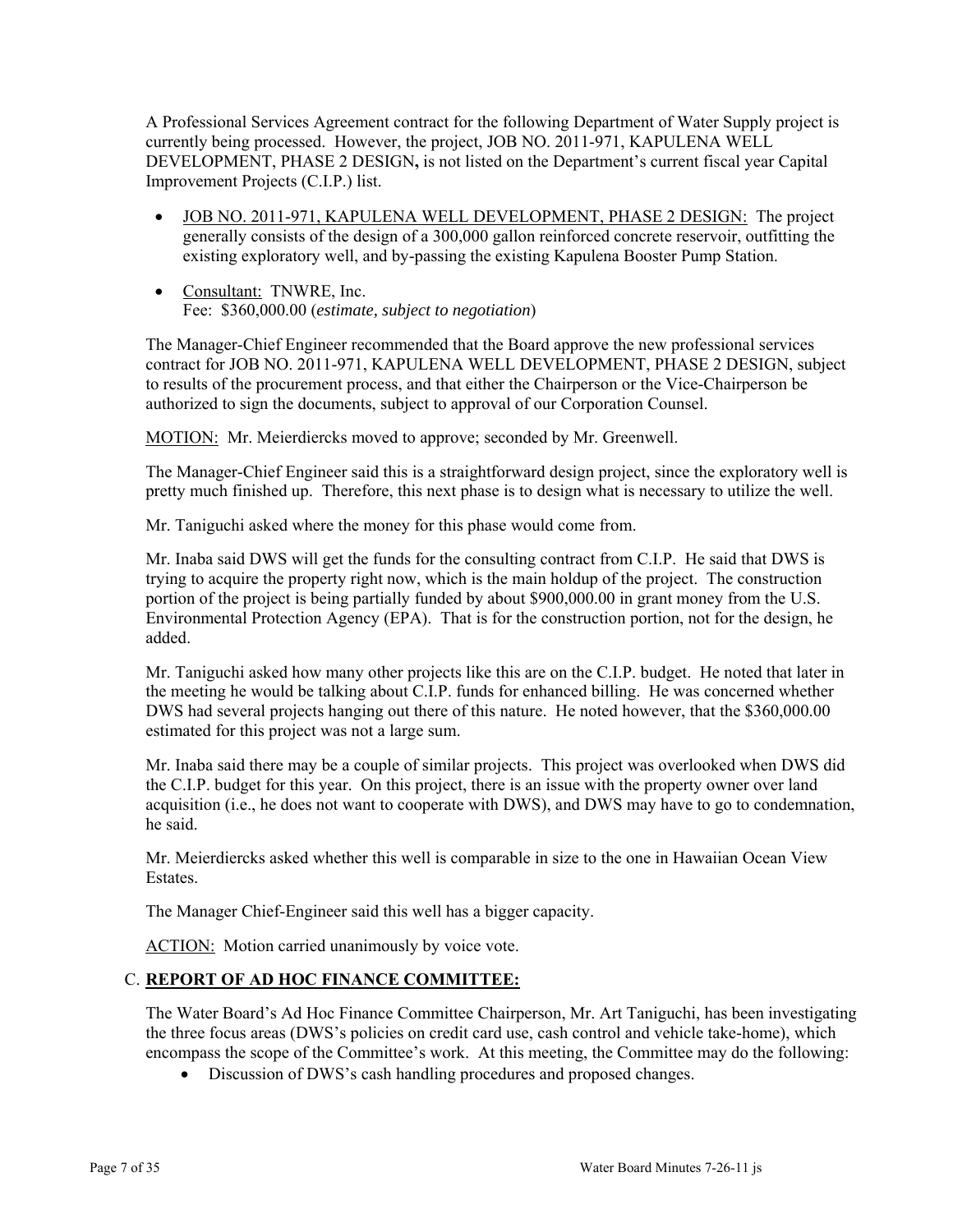Mr. Taniguchi reported that the Committee met with the Manager-Chief Engineer. The hope had been to bring the proposed vehicle policy to a vote by the Board at this meeting, but there is a holdup involving one of the unions on one of the policy's stipulations. Mr. Taniguchi said he hopes to be able to report on that further at next month's meeting.

On the conversion to a new billing system, Mr. Taniguchi noted that Oahu is changing to a monthly, instead of bi-monthly, billing system. If Honolulu Board of Water takes over DWS's billing, DWS will have to go to a monthly system as well. The problem is that DWS does not have automatic meter reader (AMR) devices islandwide on this huge island. Mr. Taniguchi expressed the hope that DWS will be able to have C.I.P. money to build up the number of AMRs in use, to bring in revenue and get on track for monthly billing. This issue will probably come up for discussion at next month's meeting.

The Committee also discussed the issue of delinquencies, and would like to place on next month's Agenda a discussion about a possible change to the Rules and Regulations regarding who the responsible party is for water service. Mr. Taniguchi noted the discussion at last month's meeting regarding the fact that even if someone fails to pay his bill and gets shut off, *someone else* in the household could come in to apply for water service – and DWS is currently obligated to grant them water service. The Committee wants to have a possible change in the Rules up for discussion in next month's meeting, whereby the Committee will make recommendations on who the responsible party would be.

# D. **REPORT OF AD HOC COMMITTEE TO REVISE THE MANAGER-CHIEF ENGINEER'S EVALUATION FORM:**

The Water Board's Chairperson of the Ad Hoc Committee to Revise the Manager-Chief Engineer's Evaluation Form, Mr. Ken Kaneshiro, has been looking at a revised Manager-Chief Engineer Evaluation Form.

Mr. Kaneshiro reported that his Committee, consisting of Chairperson Mukai, Mr. Perry and Mr. Kaneshiro, had not yet met. However, the Committee has put together three sample performance appraisal forms as templates, in addition to the current evaluation form. The next step is to obtain the Manager-Chief Engineer's job description and the Department's Goals and Mission for its annual plan of work. After that, the Committee will examine some of the things it wants to look at in the Performance Appraisal. The Committee would also like to meet with the pertinent people in the Human Resources (H.R.) Department to make sure the Committee is tracking correctly. After that, the Committee will come up with a draft Performance Appraisal and present it to the Board, and also discuss it with Human Resources and the Manager-Chief Engineer. Following that, the Committee can finalize everything on the form. While there is still a ways to go, Mr. Kaneshiro said he thinks that once it gets rolling, the process will move pretty quickly. The Committee needs to have its first meeting soon, and also needs to meet with the H.R. people. Mr. Kaneshiro said he did not even know the pertinent H.R. people, but he believed that it was very important to meet with them to make sure the Committee is tracking things correctly.

The Manager-Chief Engineer said the Department could provide Mr. Kaneshiro with the names of the pertinent H.R. people.

Mr. Kaneshiro asked whether, under the Sunshine Law, it was necessary to issue a Public Notice when the Committee plans to meet. He asked whether the Committee could just meet.

Mr. Masuda said it was not necessary to put out a Public Notice, because it is an Ad Hoc Committee.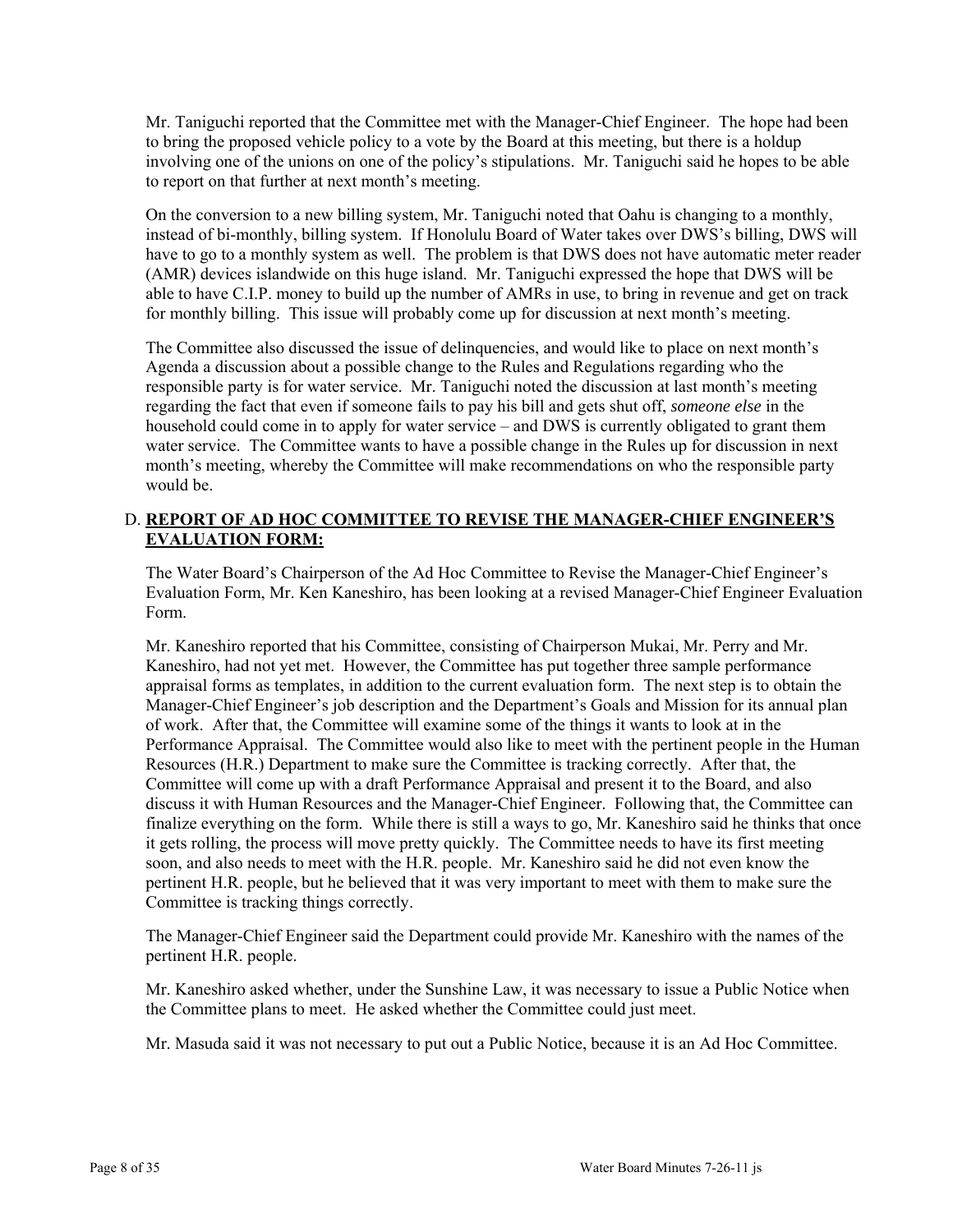# E. **ENERGY MANAGEMENT ANALYST UPDATE:**

No report this month.

# F. **MONTHLY PROGRESS REPORT**:

No discussion.

# G. **REVIEW OF MONTHLY FINANCIAL STATEMENTS:**

Mr. Taniguchi expressed frustration that, despite the Department's efforts to keep the Power Cost Charge close to what HELCO is charging DWS, it still is not on top of it yet for the fiscal year. He asked whether that was because the power cost skyrocketed.

Mr. Sumada said yes, even though DWS raised the Power Cost Charge, the cost of power kept increasing – and is continuing to rise. He said that June's numbers came up, and the Department plans to raise the Power Cost Charge again next month (after a planned Public Hearing). However, until the power cost drops, DWS will not be able to catch up, Mr. Sumada said.

Mr. Taniguchi noted that in June, DWS was about \$500,000.00 behind on the power cost.

Mr. Sumada said yes, that is because the power cost keeps rising.

Mr. Taniguchi asked about the Power & Pumping number on the Operations Statement of the Financial Statement, on Page 4.

Mr. Sumada said the number includes salaries, materials, etc.

Mr. Taniguchi asked if the pure HELCO charge (i.e., the power cost) was on the front side, in the Budget.

Mr. Sumada said yes, it is in the Budget, on Page 7.

Mr. Taniguchi noted that for that, the Department is looking at \$1.9 million.

Mr. Perry asked if there were any restrictions on how often DWS could adjust the Power Cost Charge. He noted that currently, it can be adjusted every two months. He asked whether that was based on the Rules and Regulations.

The Manager-Chief Engineer said yes, it was based on a policy that the Board had decided on some time ago. He said at one time, DWS was only allowed to adjust the Power Cost Charge once a year. This meant that DWS had no control, amid the price fluctuations. For that reason, the Board approved the Department's request to allow an adjustment every two months.

Mr. Perry asked whether every two months was frequent enough. He said, however, that every month would probably not be realistic.

The Manager-Chief Engineer said that every month would be really cumbersome because it would mean holding a Public Hearing every month.

Mr. Masuda said that there would not be enough time to do the Public Notice; the Public Notice timing would always be off.

Mr. Perry asked if every six weeks would be possible.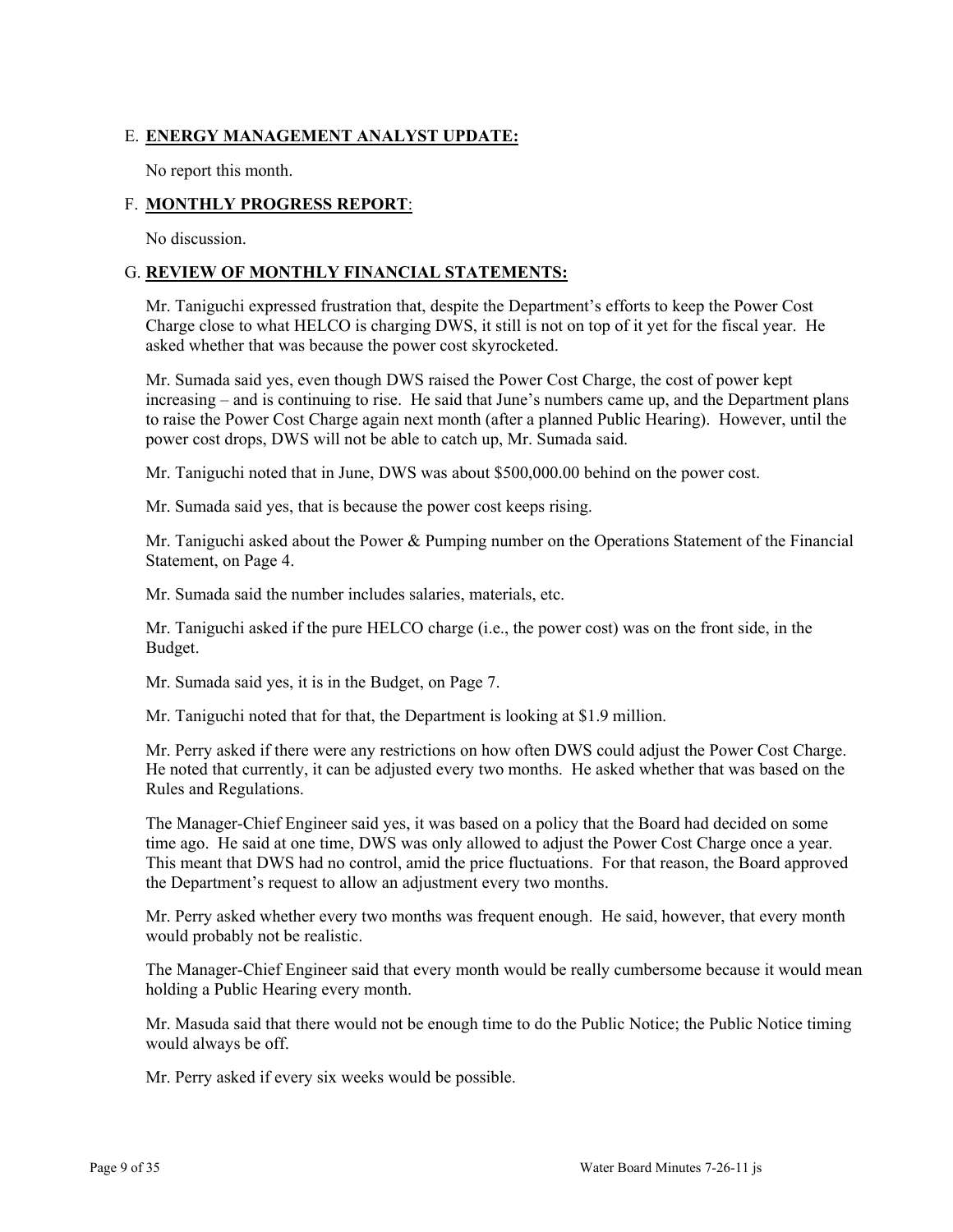The Manager-Chief Engineer said no, because the Public Hearing would need to be held when the Board holds its monthly meeting. The adjustment would have to be made in monthly increments, and every two months works really well because DWS has time to get the power cost figures in time to do a Public Notice.

## H. **MANAGER-CHIEF ENGINEER'S REPORT:**

Before reporting on the agendized items below, the Manager-Chief Engineer reported on the furlough situation. DWS will follow the rest of the County, with one furlough day each month. The first furlough day will be this Friday (July 29), and the rest of the furloughs will be on the first Friday of each month. This translates into a pay decrease of approximately 4.6 percent. The furloughs are only for employees who belong to HGEA, he said. Nothing has been settled yet with UPW, but the Department will report to the Board on any developments regarding UPW.

The Manager-Chief Engineer reported on an interesting breakfast meeting this morning with the new head of Kamehameha Investment Corporation (KIC), Mr. Kyle Chock. Mr. Chock provided an overview of KIC's plans for its property in Keauhou. DWS has an agreement with KIC dating back to 1983, whose terms were never fulfilled. Under that agreement, DWS was to have gotten three wells. This never happened. KIC got 1,700 or so water commitments. The old agreement is considered by both sides to be invalid. It was agreed at this morning's meeting that the two sides will revisit that agreement and prepare a new one. KIC's vision for the area has changed dramatically since the old agreement was done; KIC no longer needs 1,700 water commitments. The Manager-Chief Engineer said that DWS would be working with KIC's consultants to draft a new agreement, which will be brought to the Board for approval at some point in time.

The Manager-Chief Engineer provided an update on the following:

- 1) Palani Road Transmission Waterline Project Mr. Beck noted that the change order items that were discussed earlier in the meeting were things that are of benefit to the residents of the area. The seal coat has been put down on Mr. Larry McCabe's driveway. A number of things need to be done: the tanks need to be painted and the paving needs to be done. The contractor has been doing the electrical conduits and other items that needed to be put into the ground before the final paving could take place. The project is set for completion by September  $7<sup>th</sup>$  as of now. If there is to be any further extension, the contractor will have to request it before the next Board meeting, Mr. Beck said.
- 2) Hawaiian Ocean View Estates Project Mr. Inaba said the tank has been completed and is being tested. There are a couple of leaks to fix, but nothing unusual. The fill site is close to completion, and the electrical work is also being worked on. Chairperson Mukai asked about HELCO's timeline. Mr. Inaba said the electrical work is being installed, so it should be ready on schedule. Chairperson Mukai expressed concern that the pump and motor are already in the well; he asked if the pump could be tested, and asked whether a temporary line could be put in to see if the pump works. Mr. Meierdiercks said that was out of DWS's hands until the contractor turns the pump over to DWS; if the pump does not work, DWS will not accept it. The Manager-Chief Engineer acknowledged that he shared the Chairperson's concerns, noting that the pump and motor are normally the last things to be installed. In this case, the pump and motor arrived early, and the contractor installed them. The Manager-Chief Engineer hoped the contractor would be smart enough to hold off starting the pump/motor right away (i.e., the contractor should give the pump/motor a chance to warm up first). Mr. Okamoto said it would not be safe to jury-rig a temporary line to test the pump/motor; there are many safety considerations involved. Mr. Taniguchi asked how the completed facility would serve the community, and wondered whether it would be for businesses or individuals. The Manager-Chief Engineer said the facility consists of standpipes that will serve commercial water haulers, and spigots that will serve individuals. The commercial water haulers will have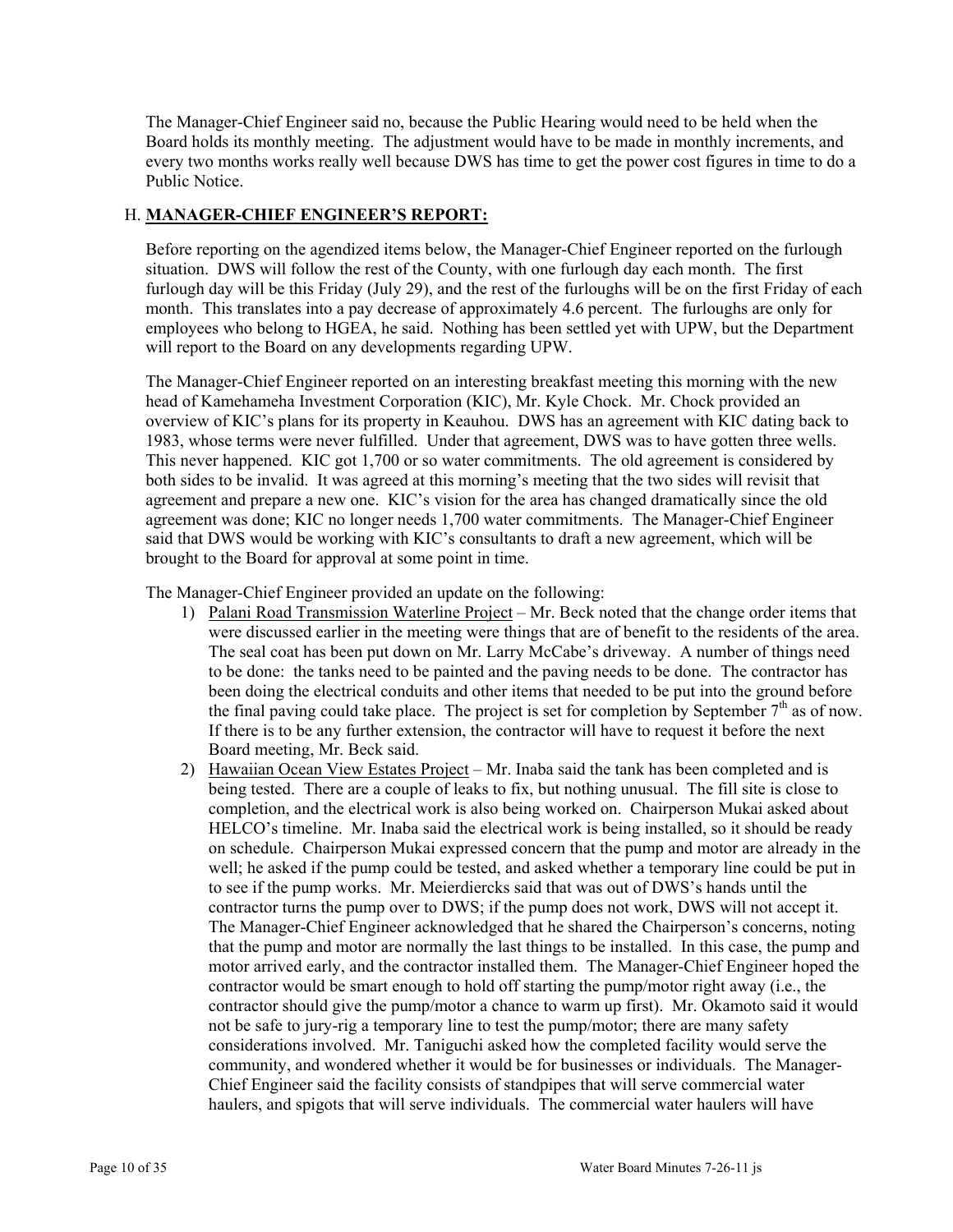- 3) Pu'ukala/Kona Ocean View Properties Subdivision Improvement District Update The Manager-Chief Engineer said this is a typical Improvement District, whereby the County fronts the money, DWS does the construction, oversees the construction and administers the contract, etc. The residents will pay back over a period of time. He said that most of the residents are happy with the project, although some residents such as the Gomeses (whose letter was put into the Board packets as a Statement from the Public) do not approve. The Manager-Chief Engineer said the Improvement District is a great process that is afforded to any subdivision that wants to do this kind of waterline project. Improvement Districts may also be done for roads, sidewalks, etc. Mr. Taniguchi, citing Mr. and Mrs. Gomes's letter which mentioned that their lot is at the top of the subdivision, asked whether they have water. The Manager-Chief Engineer explained that in the past, DWS was able to give customers a meter if their lot was adjacent to the highway. The customer in that case would have to string the waterline down to their lot. Therefore, there are several lots like this in that subdivision. However, since then, State Highways has barred DWS from giving meters in such cases because State Highways does not want meters within their right-of-way. The homeowners who got their meters back in the day are very happy, and some of them do not want to participate in the Improvement District because they already have a meter. Mr. Taniguchi said they are just being selfish. The Manager-Chief Engineer said that he sympathizes with these homeowners, but under the Improvement District process, when 60 percent of the residents approve, 100 percent of the subdivision must participate. Mr. Greenwell asked whether the Board needed to take any further action regarding the Gomeses' letter. The Manager-Chief Engineer said the Board can instruct DWS to acknowledge that the Board received the letter. Mr. Masuda concurred, and said that other than that, the Board has no jurisdiction because the Improvement District is under the County's jurisdiction. Chairperson Mukai said he had gotten a phone call from Mr. Gomes, and had suggested that Mr. Gomes write to the Board to bring the matter to the Board's attention. The Chairperson said that he did not make any promises to Mr. Gomes, and had, in fact, told Mr. Gomes that he did not believe the matter was under the Board's jurisdiction.
- 4) Public Information and Education Specialist Update Ms. Aton reported that she has been in discussions with the social services community, which expressed concerns about the fill stations around the island. The problem is that the elderly and disabled have a hard time carrying their filled drinking water containers back to their cars. The suggestion was to possibly have a platform or pedestal in the disabled parking area of the fill stations, to put the drinking water containers on top. The Manager-Chief Engineer suggested instead having a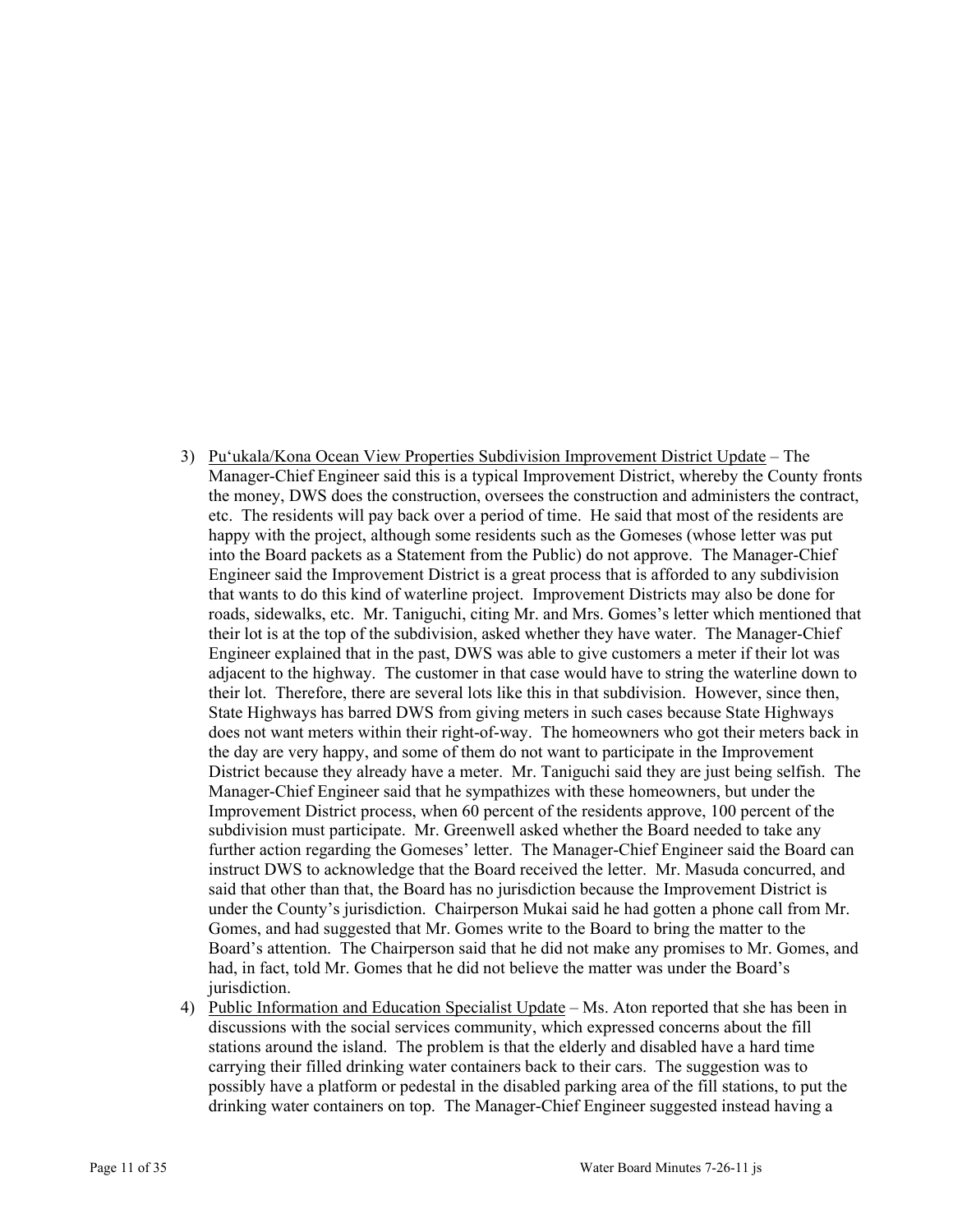- 5) Upcoming HWWA conference Ms. Aton reported that a highlight of the upcoming conference will be a taped interview with the conference's founding father, Mr. William Y. Thompson. The Manager-Chief Engineer said it was Mr. Thompson's idea to found the Hawai'i Water Works Association, whose annual conference will mark its 50<sup>th</sup> anniversary this year. The HWWA packets are expected to come out in August, Ms. Aton said.
- 6) Recognition of Service Retirement Mr. Charles Stewart, Lead Pipe Fitter at the Kona Baseyard, was recognized for his retirement at the end of July. Mr. Stewart joined DWS in 1994 as a Clerk-Meter Reader at the Waimea Baseyard. He worked his way up to his present position, which is a supervisory position, Mr. Ikeda said.
- 7) Employee of the Quarter presentation The Deputy introduced the Employee of the Quarter, Ms. Ka'iulani Carvalho, who joined DWS in 2008 as a Contracts Clerk. He described her as a vibrant, can-do person who is always smiling. Ms. Carvalho has been a very big help with contract, under the supervision of Ms. Dolores Degele, who recently retired as Secretary-Administrative Assistant. Upon Ms. Degele's retirement, Ms. Carvalho took over the reins as Contracts Technician. The Deputy noted that Ms. Carvalho was nominated for the Employee of the Quarter award by someone from another division of DWS, which is a strong testament to her outstanding work. The Manager-Chief Engineer said Ms. Carvalho is always a joy to work with; she brightens up the section.

The Manager-Chief Engineer announced that he plans to retire at the end of December, after 39  $\frac{1}{2}$  years of service with DWS. He said that 17 of those  $39\frac{1}{2}$  years were served at the helm of the Department. He said that he thoroughly enjoyed his time with DWS, and recalled how he was first hired by Mr. Thompson as a summer intern. DWS is the only place the Manager-Chief Engineer ever worked, right out of college. He encouraged the Board to look within the Department to select his successor. The Manager-Chief Engineer commended the Deputy, Mr. Antonio, as eminently qualified, having served as Deputy all of the past 17 years. Mr. Antonio understands the Department as thoroughly as the Manager-Chief Engineer, he said. Knowing the history of the Department is very important, and Mr. Antonio has deep historical knowledge of DWS. The Manager-Chief Engineer said that for these reasons, Mr. Antonio would be the logical choice as successor. The Manager-Chief Engineer said that he was announcing his retirement now to give the Board sufficient notice to pave the way for a decision on a successor. He urged the Board to look within the Department, and to choose the person with experience. The Manager-Chief Engineer said he will be here for another five months, and expressed his deep appreciation to the Board for their support.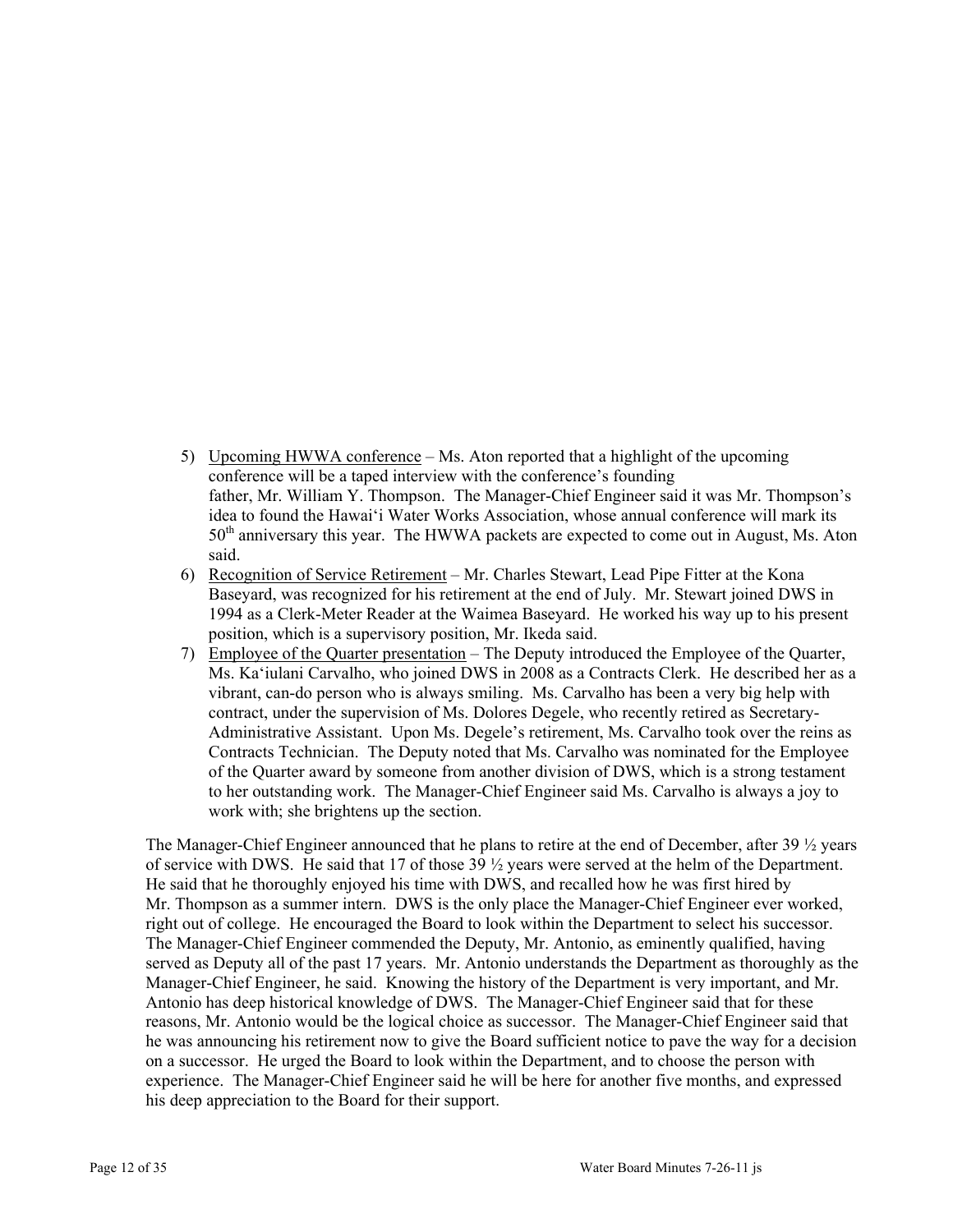# I. **CHAIRPERSON'S REPORT:**

Chairperson Mukai thanked the Manager-Chief Engineer, and thanked him for the wonderful job he has done. He commended the Manager-Chief Engineer for always being open and accessible to the Board, which is a huge plus. That is the reason that the Board works so well with the Department, the Chairperson said. The Manager-Chief Engineer leaves very big shoes to fill; and the Chairperson noted that the Board must pick his successor during the Chairperson's term. The Chairperson said the Board looks forward to working with the Manager-Chief Engineer for the next five months.

Chairperson Mukai reported that Ms. Degele, who recently retired, sent him a very nice card. He apologized for not bringing it to today's meeting.

Chairperson Mukai said that the Board should look into possibly incorporating DWS's billing with the County's Wastewater Division, as a cost-saving measure.

Chairperson Mukai thanked Mr. Lindsey for bringing in sushi and spam musubi.

## ANNOUNCEMENTS:

## 1. **Next Regular Meeting:**

The next meeting of the Water Board will be held on August 23, 2011, at 10:00 a.m. at the West Hawai'i Civic Center, Community Center, 74-5044 Ane Keohokalole Highway, Kailua-Kona, HI. *A Public Hearing on the Power Cost Adjustment will be held immediately preceding the regular Board meeting, at 9:45 a.m.* 

## 2. **Following Meeting:**

The following meeting of the Water Board will be held on September 27, 2011, at 10:00 a.m. at the Department of Water Supply, Operations Conference Room, 889 Leilani Street, Hilo, HI.

## STATEMENTS FROM THE PUBLIC:

None.

*(The Board recessed at 11:10 a.m. and reconvened at 11:30 a.m.)* 

# CONTESTED CASE HEARING:

## A. **WATER SERVICE ACCOUNT NUMBER 67054000-10 (TMK4-5-003-124, Lt 2-C):**

The above Contested Case Hearing took place in accordance with Chapter 91 of the Hawai'i Revised Statutes and Rule 2-5 of the Rules and Regulations of the Department of Water Supply.

The issues involved in the above-referenced hearing were Mr. James Souza's appeal of the amounts shown due and owing on account #67054000-124, Lt 2-C) and the appeal of the shut-off notice dated June 13, 2011.

*(The following testimony is reported verbatim. The Appellant, Mr. Souza, is speaking through sign language interpreter Ms. Trujillo:)*

**MR.MASUDA**: Mr. Chairman, if we can ask that the interpreter be sworn in?

**SECRETARY:** Please raise your right hand. Do you swear or affirm that you will truly and accurately interpret all that is spoken in this proceeding from American sign language to English, and English to American sign language?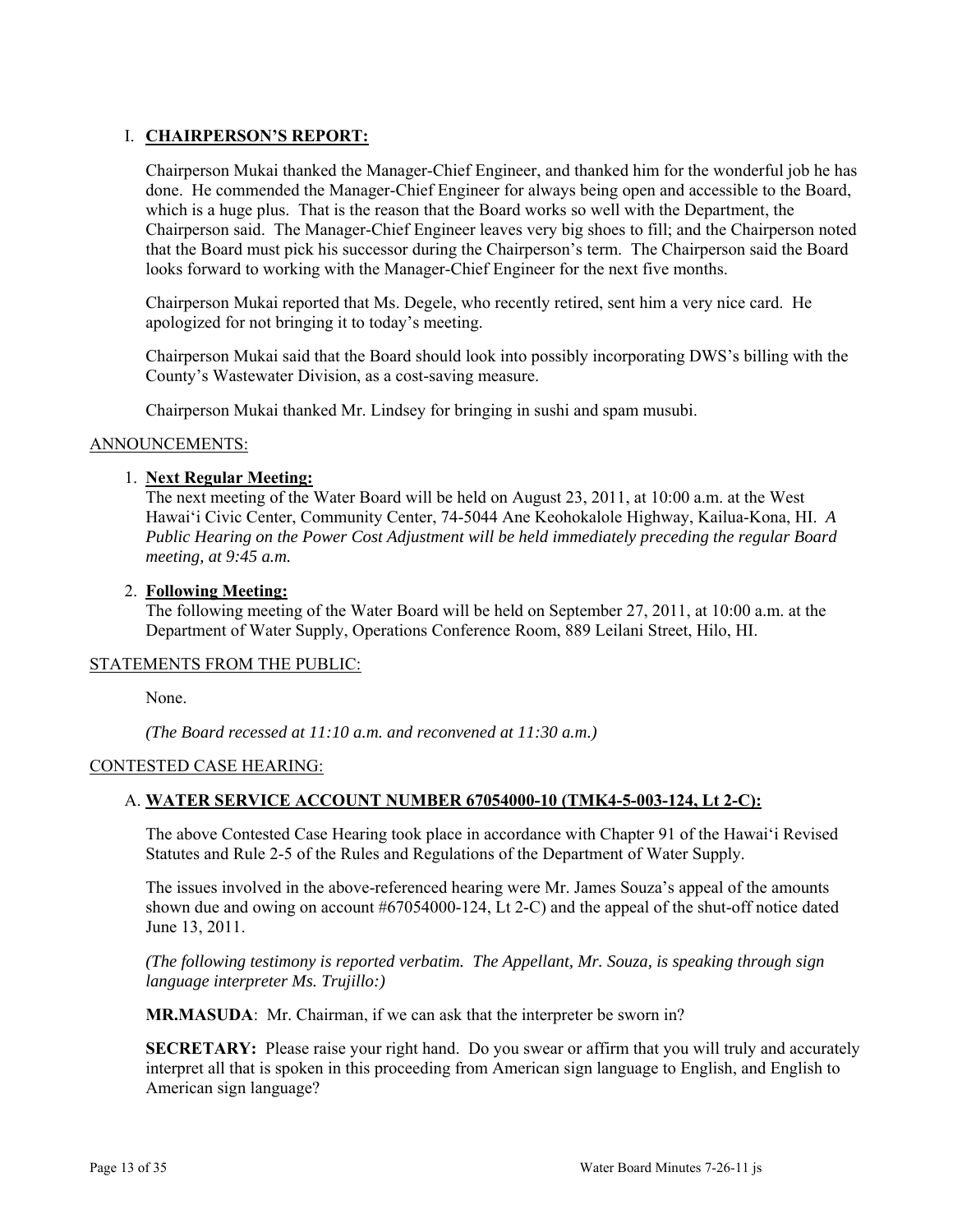**MS. TRUJILLO**: I will.

**SECRETARY**: And I have an oath for Mr. Souza. Is that necessary?

**MR. MASUDA**: That's later on, when it comes to his testimony.

**SECRETARY:** Okay.

**MR. MASUDA:** For the Board's information, it's not only the interpreter who is being sworn in, but it's also going to be all persons testifying, including the Appellant. If the Appellant chooses to testify, he will be as a witness, so all witnesses will be sworn in. But also, I talked with the interpreter ahead of time, so if you folks aren't talking too slow, I'm sure she's gonna raise her hand to slow down, or give you some kind of scolding or something.

**MS. LUGO**: Okay. Good morning, Mr. Chairman, members of the Board. Deputy Corporation Counsel Molly Lugo, representing the Department of Water Supply.

**MR. MASUDA**: And for the record, may we have Mr. Souza identify himself?

**MR. SOUZA:** Good morning, everyone. I'm James Souza. I'm from Honoka'a. (*Pause*) So you just wanted an introduction right now, or do you want me to go into my case?

**MR. MASUDA:** Mr. Chairman, are you ready for the testimony?

**CHAIRPERSON MUKAI:** Yes, we are. Board, ready?

**MR. SOUZA:** I'm sorry; can I just say one more thing about the interpreter? I apologize. This is my interpreter here, and she's also all of your interpreter as well, because we speak different languages. It's not just that she was provided for me, it's simply because we speak different languages, so I just want you to feel free, to know that, and use her as such. Thank you.

**CHAIRPERSON MUKAI:** Okay? We're all set.

**MR. MASUDA:** Okay, if we're gonna begin with the testimony portion, is Mr. Souza gonna go first, or is the Department?

**MS. LUGO:** Mr. Souza, as the Appellant, can go first.

**MR. MASUDA:** If that's the case, can we have Mr. Souza sworn in?

**SECRETARY:** Do you swear or affirm that you will accurately and truthfully testify in all matters before this Board?

**MR. SOUZA**: Yes, I will. Okay, this is regarding a water bill that I received. Let me find it here. I have it here and I was charged over \$1,000.00 for a running toilet. Now, understand that I can't hear, obviously. I'm not one to go for charity, as such. However, I feel like I'm here making this complaint for three different reasons. The first being, I feel like the only people who might be receiving a high water bill due to not hearing the running toilet would be deaf people, because people who are hearing are able to hear the toilet running, and then get it fixed, or address the issue. Also, I was unaware of this issue until I received the bill. I know in the past I remember… people, if there was a leak, you would be warned about it, and people would call or do something. I know I remember in the past, and other friends of mine would have something – some kind of warning, given to them that they would be aware of, and then I just found out about this when I received the bill from the billing cycle time. My third issue is that I understand that hearing people have laws that protect them against high billing, if there is a leak or something that they don't catch. And I feel that there's no reversal for deaf people who are not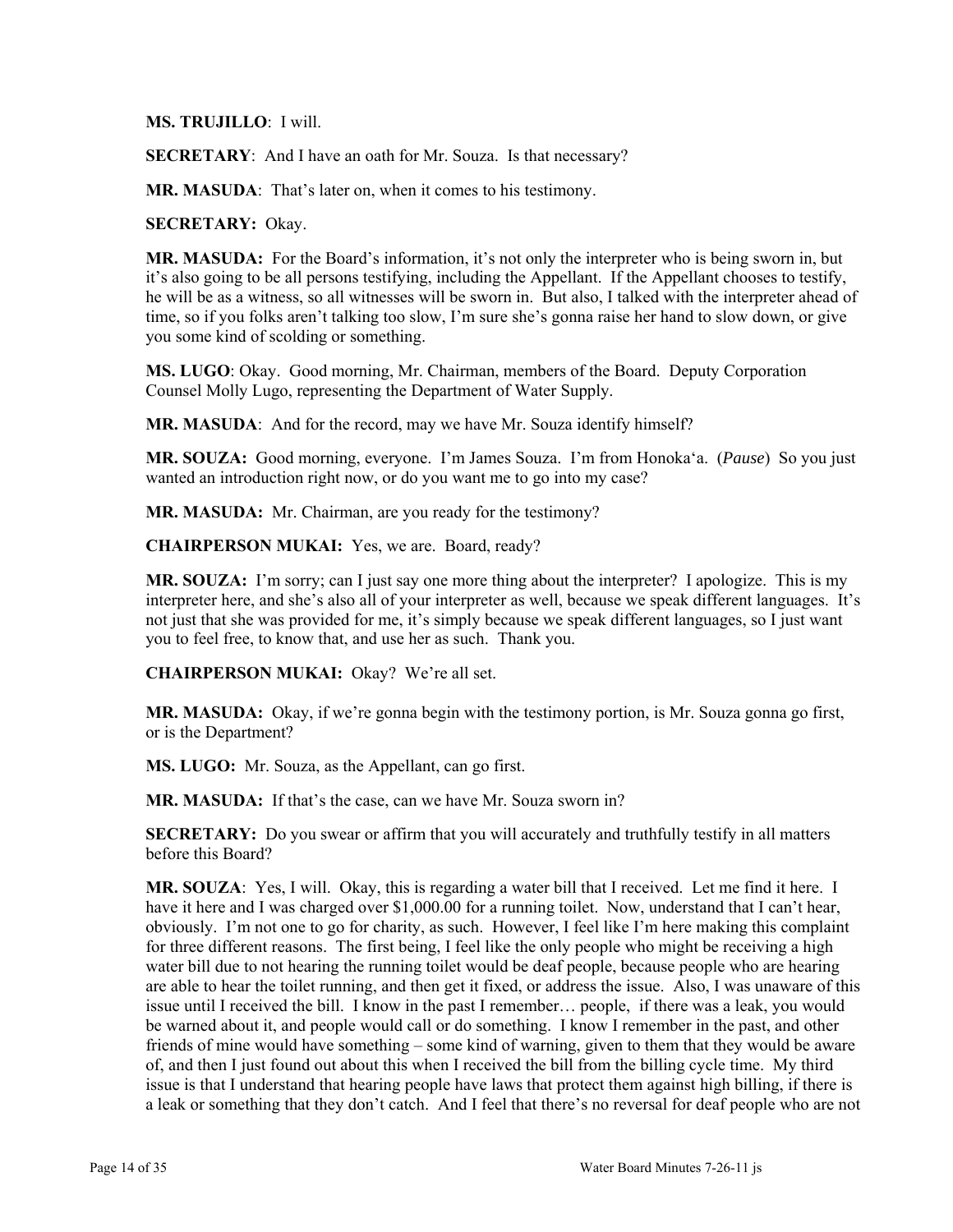able to hear, and therefore, catch their leak. Really, hmmm. I know that the Water (Department) has offered me a discount in regards to this bill, but I still feel that it's too high. I feel like most deaf people would not accept this. I feel like it's a little bit of a punishment, or it might be viewed as a punishment for simply being deaf. Um, I mean, right now, for me, honestly, this is living a little bit in a nightmare, because I'm really worried and concerned about it. I've put the lid of the toilet aside, so that I can look in it every time. You know, it's not practical to move it every time so I just keep it off, and I shouldn't have to do that, you know. But that's the only way that I can prevent this happening again, and be able to notice the leak, because inside the bowl of the toilet, it doesn't…. You know, the water doesn't move like it does in some toilets. I've seen that happen before. But in my particular toilet, the water does not move around as it's running. You know, I would like to see the problem solved so it's not happening again in the future. I would like to see maybe a visual, some kind of a warning, flashing light or something that will signal deaf people that the toilet's running, so that we know. I mean, because the Water Board has, or the Water Company has, money for these kinds of things, so I mean… For example, this is the low-flow showerhead that has been distributed by the Water Supply Company to save water, and that a very great, and simple and easy solution, given out to the community. And you could help deaf people too by providing some kind of a warning light for the running. I mean, we… the running of water or leaks… We deserve the same kind of service as well. So the three reasons that I've laid out today, you know, I just… in addition to that, I really can't afford to pay that high bill, and I feel like it's not fair, based on the three reasons I've lined out. And I can't afford to pay that bill. So… I know that I did sign one agreement for monthly payments. But I signed it kind of with protest. (*Interpreter is clarifying…)* This is… I was just handed these papers… This is Number 5 and… you know, I just went ahead and signed it even though I didn't necessarily agree with it. I didn't feel, you know, supported, and it's nerve-wracking to be the only one here and in front of all these people. And you know, what could I do? So I… you know, I signed it, but I still have this complaint about it, you know, and I don't have a lawyer with me today so… Okay, that's all.

**CHAIRPERSON MUKAI:** Okay, thank you, Mr. Souza. Can we hear from the Department?

**MS. LUGO:** Is it okay at this point if I ask questions of Mr. Souza?

# **CHAIRPERSON MUKAI**: Sure.

**MS. LUGO:** Or we take from the case? Okay. Mr. Souza, I understand correctly you initially had a leak that you called a plumber to come fix?

**MR. SOUZA:** Yes, it was a hard time to get that. Um, the reason being, most people can call a plumber using a TTY or, you know… or most people can call a plumber using the regular telephone. But if I use a TTY or a video phone, people tend to hang up on me. So I got... it was frustrating for me, and I had a hard time getting one. Luckily, my cousin is a plumber, and he knew how to work with that. And I was for 30 years on the Mainland, and then we came back home, where I was raised, in Honoka'a, for retirement. And I remember on the Mainland that the Water Department had responsibility for deaf folks. They would repair their toilets and this and that, and they also provided deaf people a list of deaf-friendly plumbers that were aware of the situation, and they could go ahead and show that to their folks when they wanted a plumber. So it's very hard to do things.

**MS. LUGO:** Okay. Understanding the challenges, based on the application that you submitted to receive a leak adjustment, it looks like you got the high reading on your bill on February 16, (2011), and two days later, a plumber came and did the repairs. Is that correct?

## **MR. SOUZA:** Correct.

**MS. LUGO:** Okay, great. And on your next bill, there was… I'm sorry, let me back up. You received an adjustment for that high bill. Okay? Is that correct?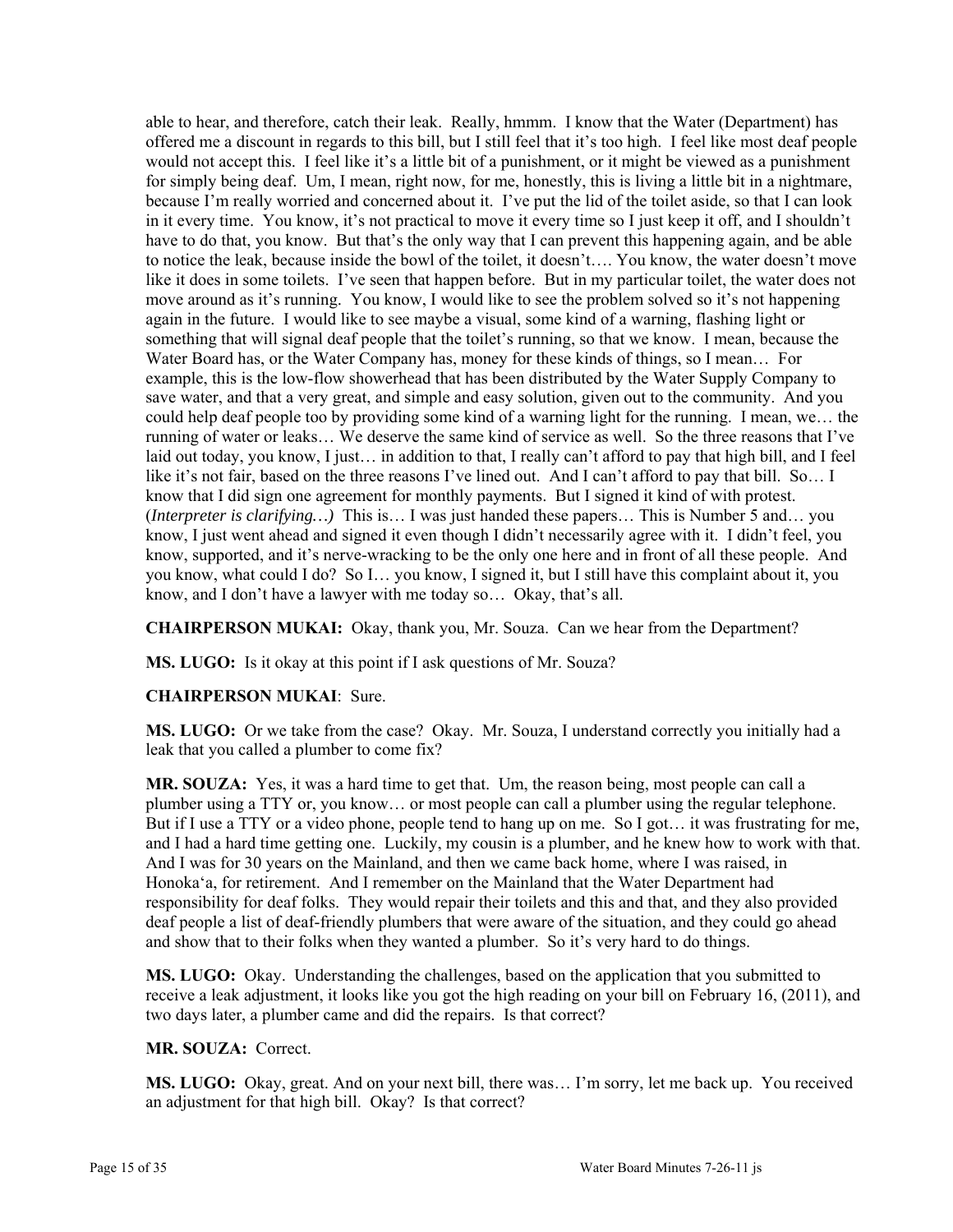**MR. SOUZA:** Yes.

**MS. LUGO:** Okay.

**MR. SOUZA:** But I still don't agree with it.

**MS. LUGO:** Okay. On the next bill, there was another… it's called a 'high reading,' and at that time, you realized that your plumber had been negligent, or otherwise made a mistake and not adjusted the water level when he did the repairs. Is that correct?

**MR. SOUZA:** Correct.

**MS. LUGO:** Okay.

**MR. SOUZA:** And I'd also like you to understand that my cousin, who did the work, is not a licensed plumber. He's a jack-of-all-trades. And he was willing to come and do the plumbing work because I called several plumbers, and no one was willing to come out to our home.

**MS. LUGO:** Okay, so to clarify, today, although I believe you've been making payments on the payment plan that was offered for that portion of your bill which received the leak adjustment, you're also challenging *that* amount that is due on the payment plan, as well?

**MR. SOUZA:** Can you say that again, please?

**MS. LUGO:** Okay. Well, Mr. Souza, you said that you signed a payment plan for the first bill, okay, which was just a portion of what you were originally billed, because you received a leak adjustment. Although you signed that, and have been making the minimum payments, you are challenging, or contesting, that today?

### **MR. SOUZA:** Correct.

**MS. LUGO:** Okay. I don't have any other questions at this time. I think I'll just start by calling my first witness, since the other side didn't make an opening statement. And I think at this point, just for the Board's understanding, I think you have a basic understanding of what the issue is. So I'll just call my first witness, if that's okay?

**CHAIRPERSON MUKAI:** Sure.

**MS. LUGO:** I'd like to call Cris Hudman.

**MR. MASUDA:** Any exhibits from the party?

**MS. LUGO:** Yes. I've provided Mr. Souza with a copy of my exhibits and at this time, I'd like to pass them out to the Board.

**SECRETARY:** *(administering oath to Ms. Hudman)* Do you swear or affirm that you will accurately and truthfully testify in all matters before the Board?

**MS. HUDMAN:** Yes.

**MS. LUGO:** Good morning. Can you please state your name and job title, for the record?

**MS. HUDMAN:** My name is Cris Hudman, and I'm Customer Service Supervisor.

**MS. LUGO:** How long have you been in that position?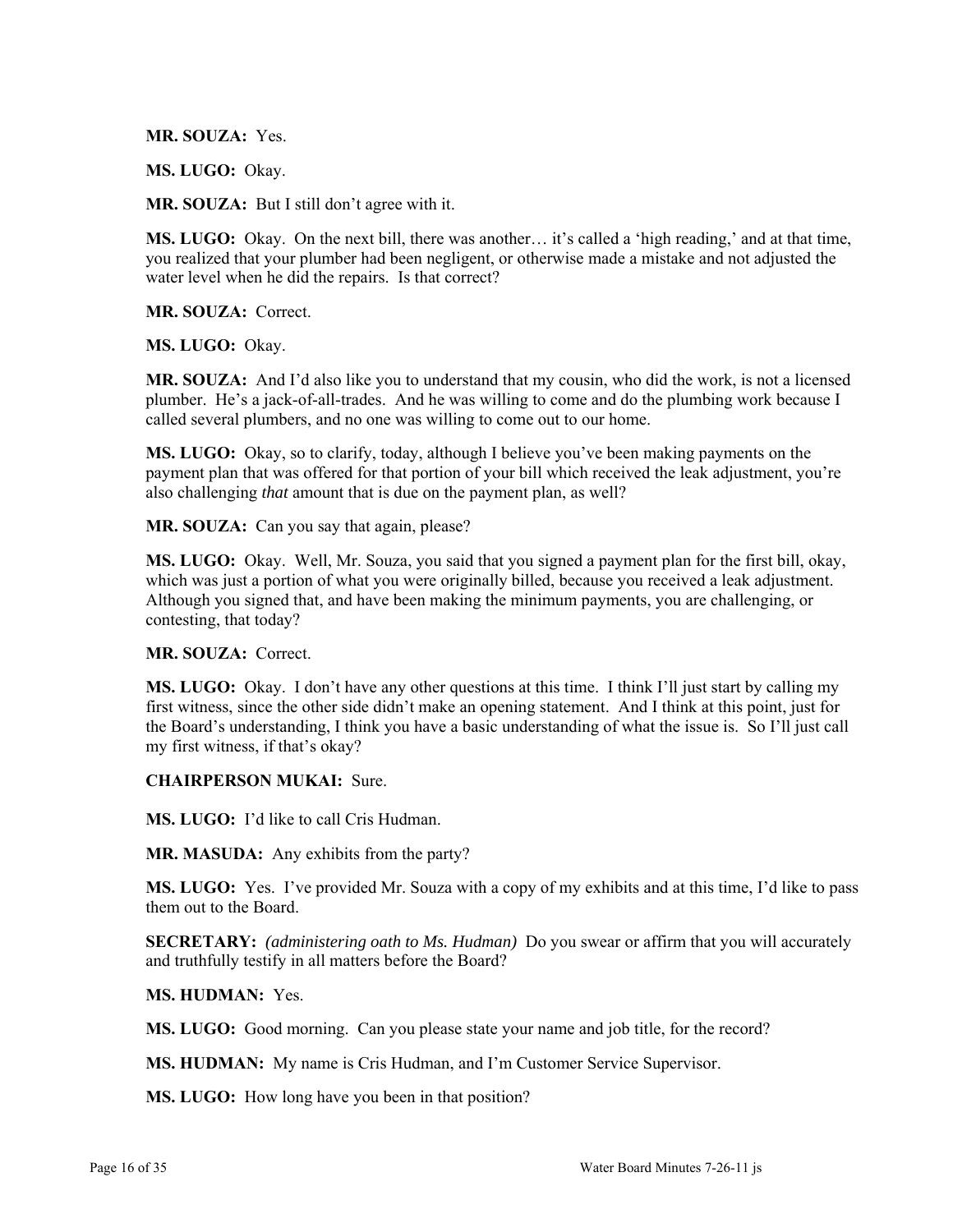**MS. HUDMAN:** Approximately 10 years.

**MS. LUGO:** And as part of your job as Customer Service Supervisor, are you required to be familiar with the Rules and Regulations of the Department of Water Supply?

**MS. HUDMAN:** Yes.

**MS. LUGO:** As part of your job, do you also get involved when a customer has a dispute over a water bill?

**MS. HUDMAN:** Yes.

**MS. LUGO:** Based on the Department's Rules and Regulations, what options does the customer have if they believe they have received an excessive bill?

**MS. HUDMAN:** Can you repeat that?

**MS. LUGO:** Okay. According to the Rules, and maybe I should be more clear, what options does a customer have if they believe they have an excessive bill – and I'll be more specific – due to a leak?

**MS. HUDMAN:** Okay, they have the option to investigate but… The Department will investigate, number one, of why the customer has a high usage. Then, the option that the customer has is that once we've determined that the high usage was due to a leakage, they have the option to apply for an adjustment.

**MS. LUGO:** Okay. And I'm gonna refer you to what's marked as Exhibit One, which is Rule 3-10. Is this the Department's rule that sets forth the process for applying for and receiving a leak adjustment?

**MS. HUDMAN:** Yes.

**MS. LUGO:** Does the rule also identify two other situations where an adjustment might be warranted? And I'm looking specifically…

**MS. HUDMAN:** Yes. One is for a faulty meter. If the meter test results prove to show that the meter is malfunctioning more than with 102 percent or over, that we can adjust that. The second thing would be criminal act by the third party, of course, supported by a police report.

**MS. LUGO**: Okay, so as identified in Rule 3-10, other than a faulty meter or water leak, or a criminal act, do the Rules provide for any other basis upon which an adjustment may be made to a water bill?

**MS. HUDMAN:** No.

**MS. LUGO:** Around February of 2011, did you become aware that Mr. Souza's water meter had registered what the Department refers to as a 'high reading'?

**MS. HUDMAN:** Actually, I was notified February 16, (2011), when we took the reading.

**MS. LUGO:** Okay, after you were notified in the course of your discussions with the meter readers and/or with Mr. Souza, did you become aware that this high reading was due to a toilet leak?

**MS. HUDMAN:** The information that I got from the meter readers was that it took several days before they determined it was due to a toilet leak. What we initially did was, they tried to contact Mr. Souza by knocking on his door and ringing the doorbell. There was evidence that someone was at home. They heard the TV on. They also heard the washing machine was on. So they were trying to contact him immediately to tell him that his water… well, that he had excessive usage.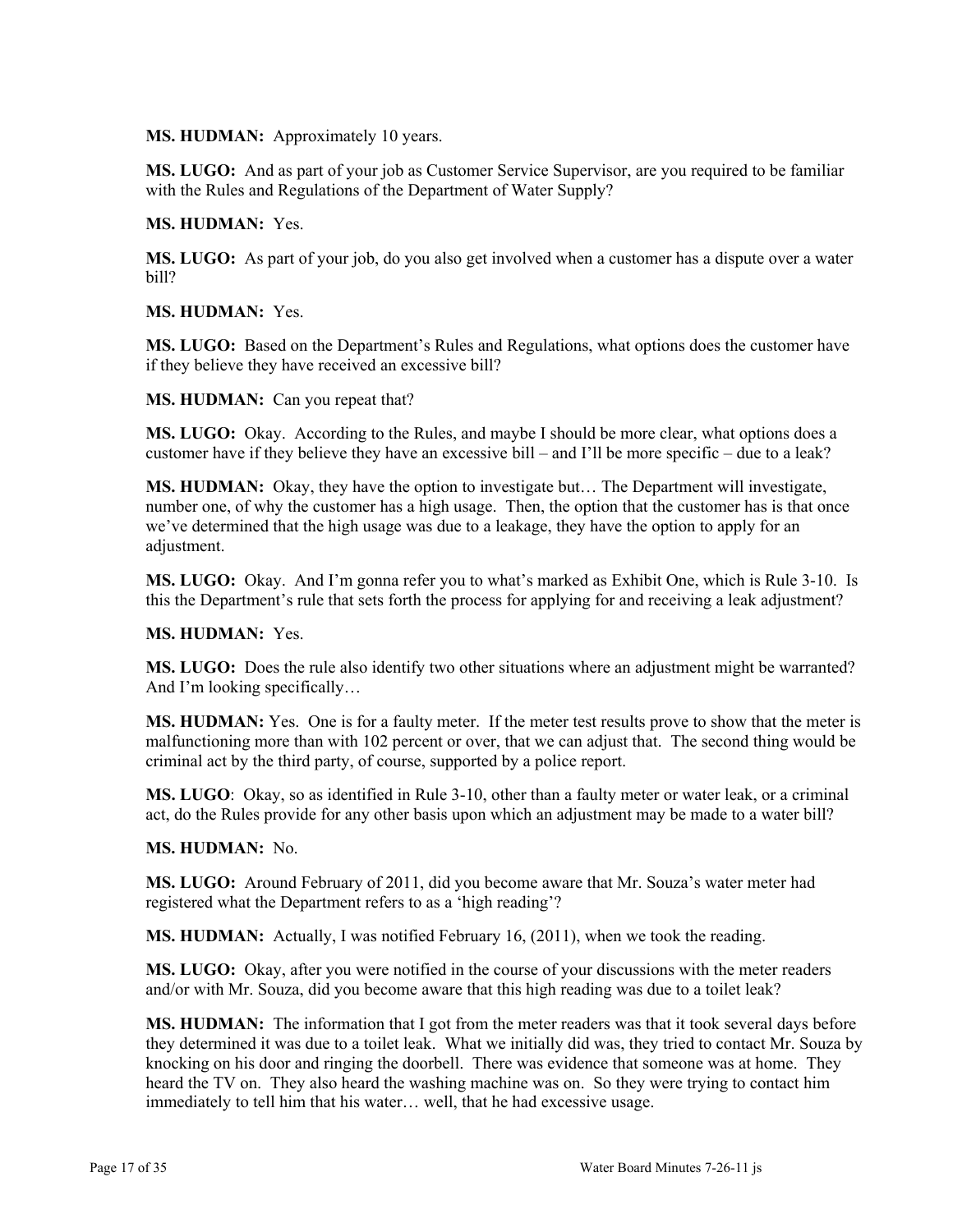**MS. LUGO:** Okay, and then after it was determined that the excessive usage was due to a leak, did you inform him (about) the Department's provision for an adjustment to the bill, based on the leak?

**MS. HUDMAN:** Okay, being that the meter readers did go to his home initially, they weren't able to contact him. But when they went back to the office, the office girl tried to call him on the phone, and that's when they informed him that he did have a leakage.

**MS. LUGO:** Okay. Was he informed about the provision in the Rules for applying for a leak adjustment?

**MS. HUDMAN:** Well, it took several days. First, we had to help him determine where the leakage was, and once that was determined and it was repaired, then I did have a conversation with him on the phone. And I did tell him about the leakage adjustment.

**MS. LUGO:** Okay, so looking at Exhibit 5, 4, excuse me. This is the application and agreement for an adjustment of water leakage that was submitted by Mr. Souza?

**MS. HUDMAN:** Yes.

**MS. LUGO:** Okay.

**MR. MASUDA:** Hold on, hold on, hold on. Record should reflect that I stopped the proceedings to let the interpreter catch up. Okay, are you ready to proceed, interpreter? Okay, go ahead.

**MS. LUGO:** Okay, so Exhibit 4 is the application for a leak adjustment, submitted by Mr. Souza. And can you explain what the rules provide for in terms of how often an adjustment, based on a leakage, is allowed to one customer?

**MS. HUDMAN:** A leakage adjustment is allowed once every three-year period.

**MS. LUGO:** Okay, one adjustment for every three-year period.

**MS. HUDMAN:** Yes.

**MS. LUGO:** And that's based on the Rules?

**MS. HUDMAN:** Yes.

**MS. LUGO:** So the leak adjustment was granted, and a repayment plan on the remaining balance owed was offered. Is that correct?

**MS. HUDMAN:** Yes.

**MS. LUGO:** And looking at Exhibit 5, is this a copy of the letter that you sent to Mr. Souza, detailing the payment plan agreement, and the adjustment that was made?

**MS. HUDMAN:** Yes.

**MS. LUGO:** Okay. Do you want to briefly just explain for the Board what you've outlined on the second page of Exhibit 5, which is a reflection of the adjustment that he received?

**MS. HUDMAN:** Yes. The reference that I made here is actually… if you look at the leakage adjustment form, the calculation is brought forward to this date, just so Mr. Souza can understand what kind of adjustment that we gave him. That \$569.43 is an adjustment that was granted to him up to the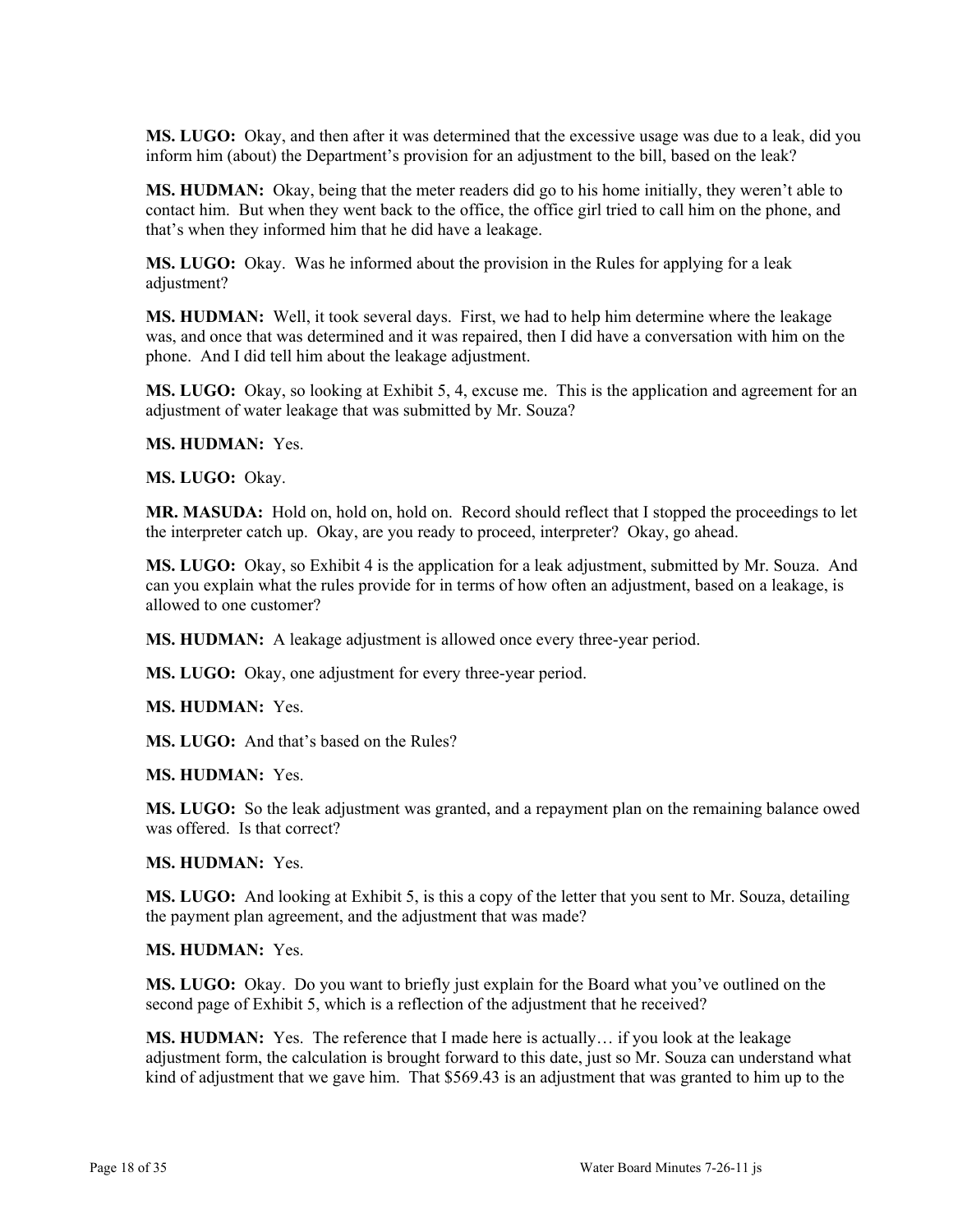time of repair. So the subsequent leakage of… after this, he was granted another 46,000 gallons as part of his adjustment. Okay, so that's where that \$569.43 came.

**MS. LUGO:** And let me just interrupt you right here. The normal practice is to grant the adjustment up to the date that the repair is made. Is that right?

**MS. HUDMAN:** Yes.

**MS. LUGO:** Okay, and you offered an additional three days, and I interrupted you, but can you explain why that is, please?

**MS. HUDMAN:** Okay, we gave an additional three days' adjustment for Mr. Souza, which equals to 10,000 gallons, because if you take his daily average times three, it's approximately… well, 9-point whatever, but we round it up to 10,000 gallons. The reason we gave that to him was because he wasn't able to turn off the valve at his meter to get that… until he got a plumber, so we… well… the day of his repair… these three days reflect the day of his repair, where the plumber was finally able to turn off the customer's valve for him, and do the full repair.

**MS. LUGO:** Okay, so the leak adjustment was granted; a repayment plan was entered into, which requires him to pay a minimum of \$28.00 a month. That's paying the delinquent balance.

**INTERPRETER:** For interpreter, please repeat the number a month?

**MS. LUGO:** A minimum of \$28.00 a month, towards the balance of \$335.72, which was what was owing after the adjustment was applied. Now, the subsequent billing cycle, when Mr. Souza's meter was read again, was the result back to normal, or how would you characterize it?

**MS. HUDMAN:** Well, at the time of repair, it was back to normal. I had the meter readers monitor his usage for a couple of days after. So it dropped back to normal.

**MS. LUGO:** Okay, but the subsequent billing cycle, which would be... the billing cycles are every two months.

**MS. HUDMAN:** Every two months. Right.

**MS. LUGO:** And the standard practice is for the meters to be read just a day or a couple days prior to when the bills are going to go out. Is that correct?

**MS. HUDMAN:** Yes.

**MS. LUGO:** Okay. So the first high reading we have in February. In April, when the meter was read again… and let's look at Exhibit 3… did you notice another… that there was another, what would be characterized as a high reading, based on his average usage?

**MS. HUDMAN:** I expected that to be a little high, except not for this amount.

**MS. LUGO:** Okay.

**MS. HUDMAN:** The reason is, his repair date was a couple days after the first read(ing), which is the 202,000 gallons. So out of the 114,000 gallons, he had an adjustment of 46… yeah, 46,000 gallons was also adjusted as part of this leakage period.

**MS. LUGO:** Okay, after he received his bill, or… I think maybe Mr. Souza was notified that there was another high reading, did he contact you, or you contact him? I believe you had a conversation with him?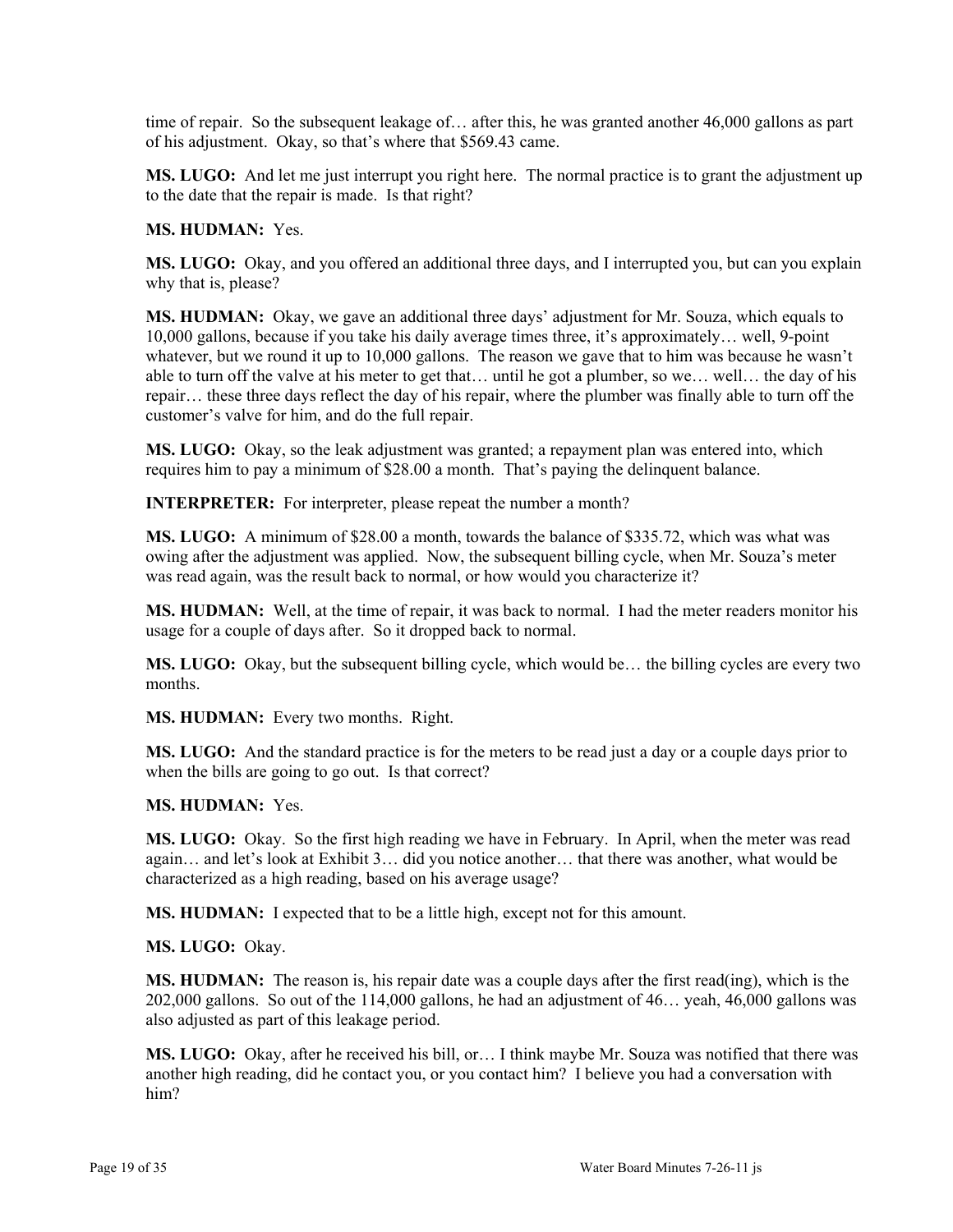**MS. HUDMAN:** Yes.

**MS. LUGO:** And in the course of the conversation, did he indicate to you that the plumber who came and did the initial repair hadn't adjusted the water level, which resulted in the continued leak?

**MS. HUDMAN:** Well, I got a letter from him.

**MS. LUGO:** Okay. Is that Exhibit 6, I believe? Exhibit 6, a letter on May 26, (2011)?

**MS. HUDMAN:** Yes. Okay, if you read the letter, in the first sentence, it says "another \$339.08 was added (to) the new bill after the plumber forgot to adjust the water level after he fixed the original leak."

**MS. LUGO:** What did you inform Mr. Souza about the availability of any adjustment or anything the Department could do about that bill?

**MS. HUDMAN:** Okay, as far as the… I would say, the negligence of the plumber, we have no provision for an adjustment.

**MS. LUGO:** And a leakage adjustment is, as you previously stated, only offered once every three years?

**MS. HUDMAN:** Yes.

**MS. LUGO:** Okay. Did you have an opportunity to speak with the County's Equal Opportunity/Americans with Disabilities Act coordinator, Teri Spinola-Campbell, regarding this matter?

**MS. HUDMAN:** Yes.

**MS. LUGO:** And did you seek her advice about this, or what?

**MS. HUDMAN:** The reason I contacted Teri is Mr. Souza, the Department personnel, and also Teri Spinola-Campbell met at the HR conference room. And that was in March, when he initially had his leakage. And because Teri was involved in that meeting, I though that it was just right, that because he had another complaint, to notify her what was going on with his account.

**MS. LUGO:** Did Teri Spinola-Campbell state to you, or is it your understanding that in… as a result of that meeting, did she advise that the Americans with Disabilities Act would require for an adjustment to be made to the water bill?

**MS. HUDMAN:** No.

**MS. LUGO:** According to…

**INTERPRETER:** Could you repeat that last question and response?

**MS. LUGO:** I'm sorry; I can make it more clear. My question was, basically, did Teri Spinola-Campbell advise the Department of Water Supply that an adjustment to the bill would be required under the Americans with Disabilities Act?

**MS. HUDMAN:** No.

**MS. LUGO:** According to the Department's Rules, who bears the responsibility to detect and fix a leak, at the point from the Department's meter… in pipes beyond the Department's meter?

**MS. HUDMAN:** It is the customer's responsibility.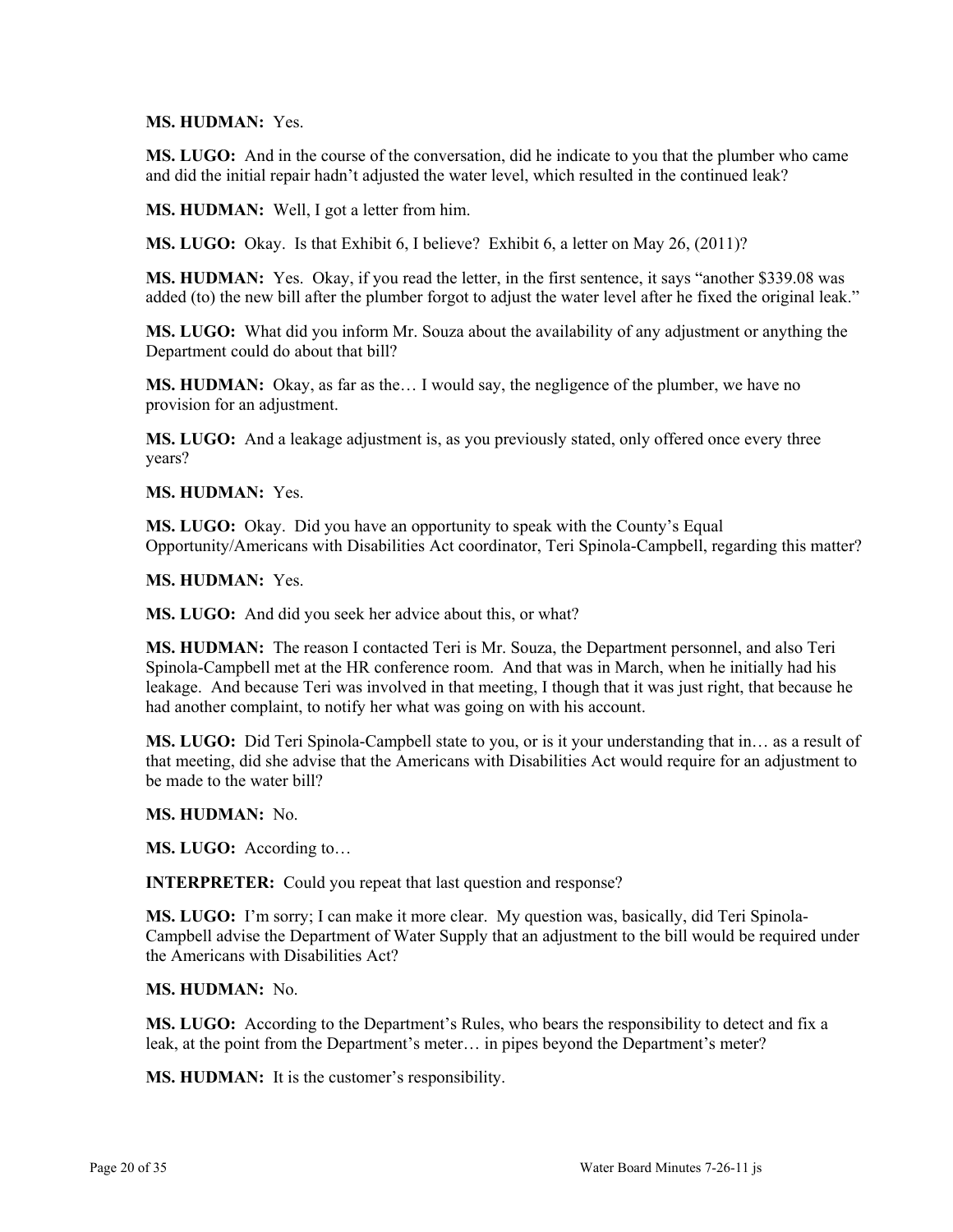**MS. LUGO:** So at this point, although Mr. Souza has been making payments on the delinquency from the first bill in February…

**MS. HUDMAN:** Yes.

**MS. LUGO:** ... He has not been making payments on the subsequent bill that he received, which was for… it shows it was 114,(000) gallons on Exhibit 3, but a part of that received an adjustment. There is a portion of his bill that is currently delinquent. Is that correct?

**MS. HUDMAN:** Yes.

**MS. LUGO:** And it's due to this non-payment that he received a shut-off notice, which is Exhibit 8. Is that right?

**MS. HUDMAN:** Yes.

**MS. LUGO:** And the discontinuation of water service in this situation is consistent with what the Rules of the Department provide. Is that right?

**MS. HUDMAN:** Yes.

**MS. LUGO:** Okay. Do you believe that the Department's Rules and Regulations governing bill adjustments and the discontinuation of water service have been applied to Mr. Souza fairly, and in the same manner in which they would be applied to any other customer of the Department?

**MS. HUDMAN:** Yes.

**MS. LUGO:** Okay, thank you. No other questions of my witness at this time.

**MR. MASUDA:** At this time…

**MR. SOUZA:** I have some complaints about her testimony.

**MR. MASUDA:** Okay, that was what I was just going to say. At this time, it's time for Mr. Souza to cross-examine the witness. So you can ask questions of the witness. Later, you'll have time during your closing arguments to comment on the witness's statements, but this time is to ask questions of this witness.

**MR. SOUZA:** You mentioned that on the first day, they… when the meter readers went to my home, they rang the doorbell, and they heard the washing machine on. I believe that's correct. But the lady here was sleeping… my wife… and I was outside for something. Common sense might have been to call on the phone, and for 10 years that I've been back living here, I've told each department that I'm deaf, and that should be flagged, and they have my phone number. And it seemed like they didn't have that information. And the second day, you mentioned that they called. Um, they didn't call; a woman came. And she rang the doorbell. And I have a list of the telephone missed calls (sic) that I did show you, Cris, and some people. And it shows the missed calls, and there's no call from the Department of Water. I still have that listing. I have that available. Then, I remember a second woman came to the house, and she said: "You have a leak." And that was the second day, and I said, you know, "Why didn't you call me on the first day to give me the warning?" I mean, that's common sense. And she said, you know, "I don't know…" I said I can't hear the toilet, and the lady said I hear the toilet. And you know, the second lady had told me that, but the first day, no one mentioned that. The valve was broken. You mentioned that… the valve was broken. You mentioned your (tests already?) It couldn't turn it off, but it was broken.

**MR. MASUDA:** Mr. Chairman, if I may?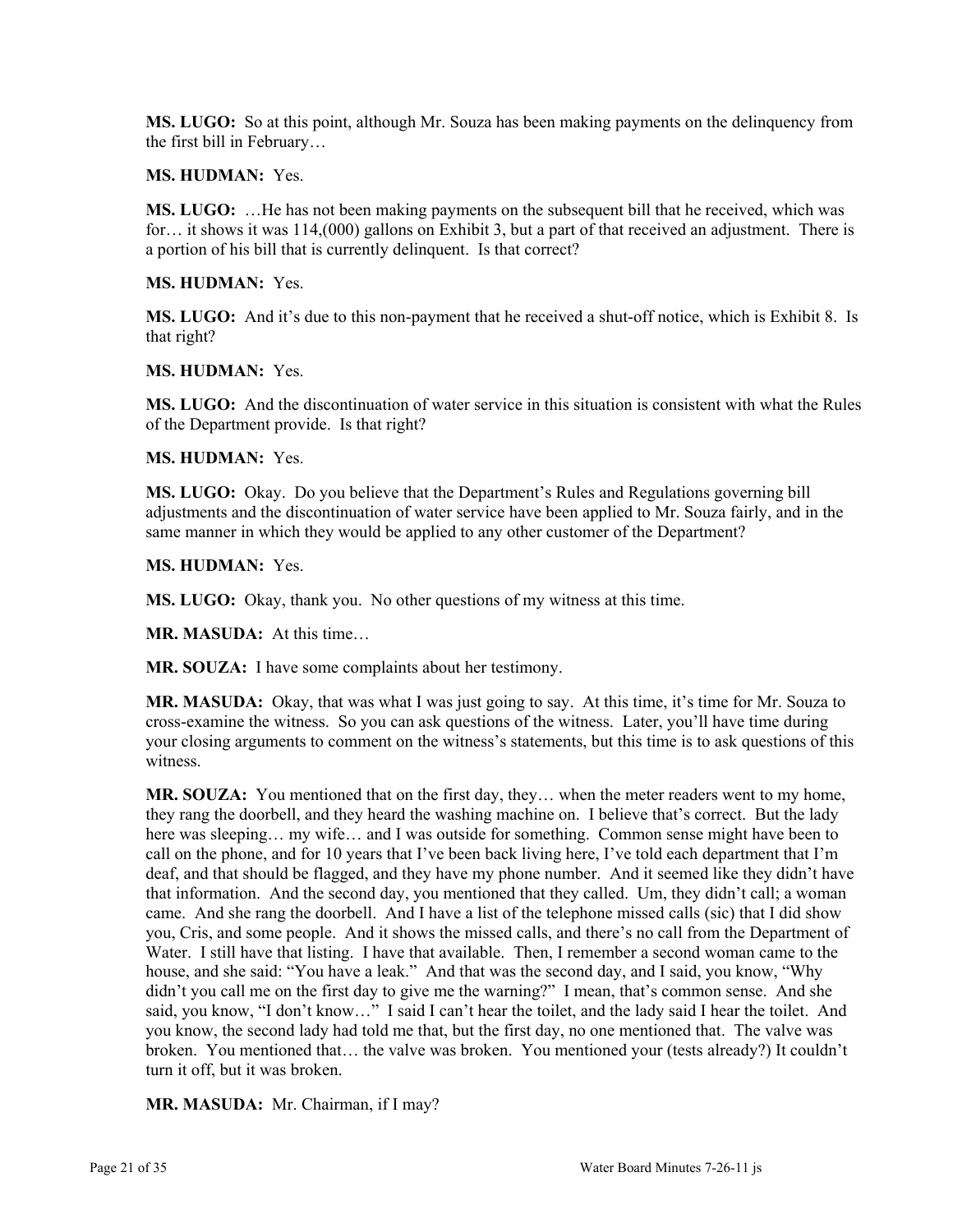## **CHAIRPERSON MUKAI:** Yes.

**MR. MASUDA:** I remind Mr. Souza again, this is time for him to ask questions, or cross-examine the witness. And he'll have a chance to give his rebuttal or his closing statement later.

**MR. SOUZA:** I apologize; I misunderstood. Okay. So do you remember the first day that people came to my home, and the people did not call me the first day, right? The lady came to my home.

**MS. HUDMAN:** I'm trying to review some notes that we discussed on March  $3<sup>rd</sup>$ , when we had the meeting, so... Okay, we read your meter on February  $16<sup>th</sup>$ , and approximately at 9:32, they rang the doorbell. I guess they called out and no one came. And the following day, at 8:30 a.m., the meter readers went to your residence and spoke to you at that time. And, um…

**MR. SOUZA:** Yeah.

**MS. HUDMAN:** Okay, and I got the written...

**MR. SOUZA:** They did not call, as was previously mentioned.

**MR. MASUDA:** I'll instruct the witness to answer the questions that Mr. Souza asks.

**MR. SOUZA:** Okay.

**MS. HUDMAN:** Yeah, I'm sorry; they did not call at the… They went to read the meter.

**MR. SOUZA:** Okay. Do you remember my telling you that the valve was broken, and it was stuck? But in the testimony, you said I wasn't able to turn it off, or it was mentioned that I wasn't able to turn it off. But do you remember my telling you that it was broken?

**MS. HUDMAN:** No, not with me. It was with the Waimea office.

**MR. SOUZA:** I did mention that on the phone. And the plumber can testify as well.

**MS. HUDMAN:** Yeah, but that conversation wasn't with me; it was with the Waimea office.

**MR. SOUZA:** Hmmm. Let me think about that. Ah, I thought I was talking to you. Um, at the first meeting we held with, um, Teri and those folks, I said the valve was broken. I remember saying that. I don't know if the interpreter mentioned that correctly in her voicing at that time, at that meeting, or not.

**MS. HUDMAN:** I remember that conversation. And I think Mr. Billy Yamamoto, who is the field supervisor from Waimea, responded to you on that.

**MR. SOUZA:** Can you repeat who responded, please? I'm not understanding that.

**MS. HUDMAN:** His name is Billy Yamamoto, the field supervisor in Waimea.

**MR. SOUZA:** Okay. So what about him again? Sorry.

**MS. HUDMAN:** He spoke about the valve being broken, and Mr. Yamamoto responded to you on that.

**MR. SOUZA:** Okay, yes.

**MR. MASUDA:** Any further questions on cross-exam?

**MR. SOUZA:** Okay, you also mentioned that… she did call? *Interpreter clarifying before I speak*. I remember with the second water bill, you mentioned that you called me about it, but I don't recall any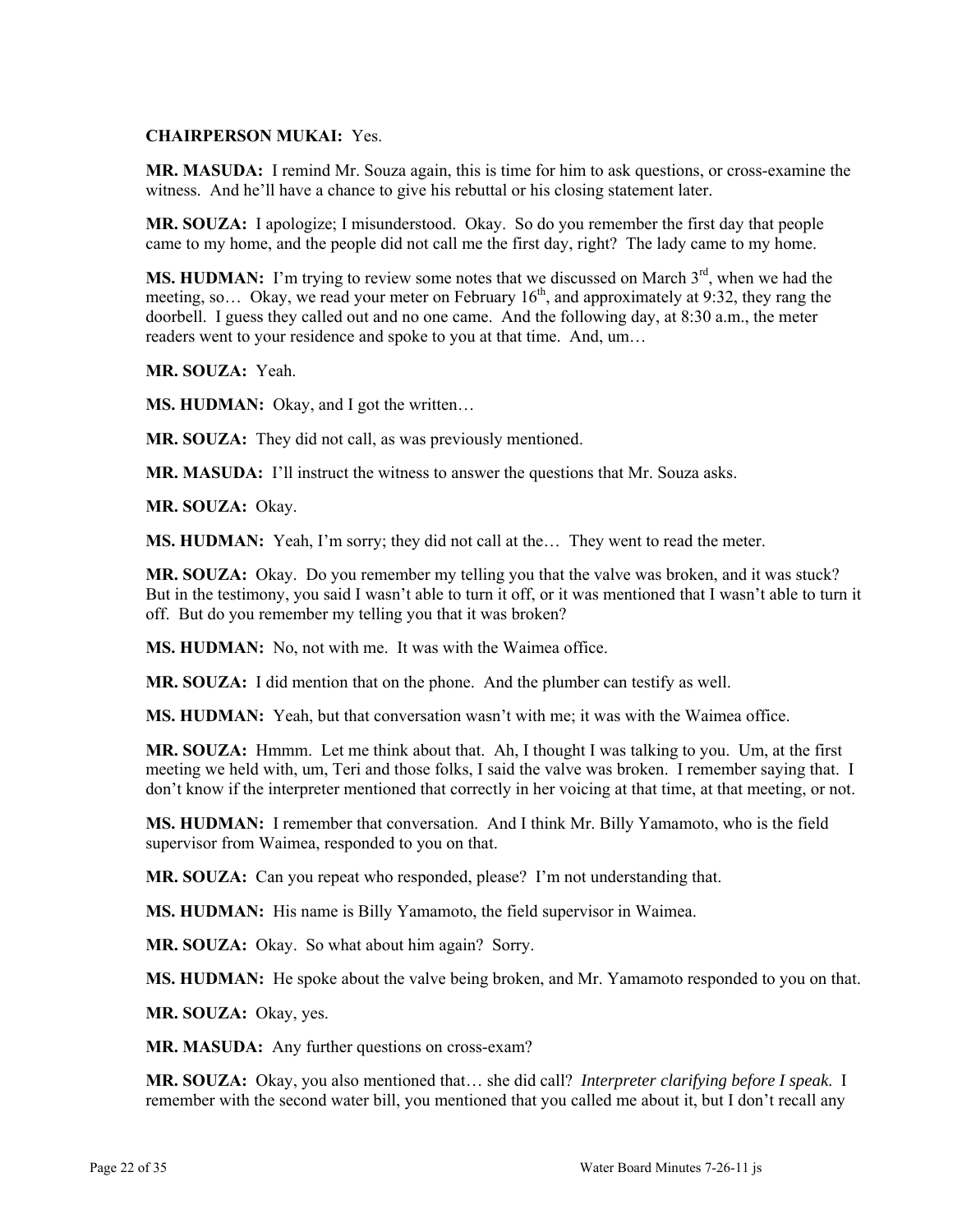call *from* you. I feel that I got the bill, and I called *you*, and that I was the one that placed the call. I remember when we spoke that you were quite vague, and said sorry, you know, we have a one-time adjustment. You know, it's like, wow, so… I guess that's just my issue -- that I called *you,* rather than the other way around. Because again, I don't have that the Department of Water Supply called me on my missed calls.

**MS. HUDMAN:** Okay, on the second leakage, I believe you had called me. This was after I received that letter from you. You had requested that, you know, um, that the Department provide additional adjustment to your bill. Because the plumber had…

**MR. SOUZA:** I didn't request a second adjustment. I just wanted a warning or something. I just, you know... I guess my issue is that, um, it was... I was not warned until the bill cycle was over, and I received the bill, that it was still high. I guess I just would want… I wanted to be warned prior to that.

**MR. MASUDA:** Okay, hold on, one at a time. Mr. Chairman, you had something?

### **CHAIRPERSON MUKAI:** No.

**MR. MASUDA:** Again, I would advise Mr. Souza, this time is for cross-examination, of questions. Not for statements.

**MR. SOUZA:** I'm sorry. I'm not used to this process. I apologize.

**MR. MASUDA:** Does Mr. Souza have anymore questions of this witness?

**MR. SOUZA:** I guess not.

**MR. MASUDA:** Is there any redirect by the Department?

**MS. LUGO:** I just have one, maybe two, questions. The meters, as you stated in your prior testimony, are typically read one or two days before the bill goes out. Is that right?

**MS. HUDMAN:** Yes.

**MS. LUGO:** Okay, that's it. No further questions.

**MR. MASUDA:** Mr. Chairman, if I may?

**CHAIRPERSON MUKAI:** Sure, go ahead.

**MR. MASUDA:** For both of the parties, Mr. Souza as well as the Department's representative, is there any objection to the Board receiving those exhibits as evidence? Or in other words, is there any question as to the authenticity of those documents?

**INTERPRETER:** Asking who?

**MR. MASUDA:** Asking both.

**INTERPRETER:** Um, he's not sure he understands.

**MS. LUGO:** So I will just make it more concrete.

**MR. MASUDA:** Yes.

**INTERPRETER:** Okay, good. Yes.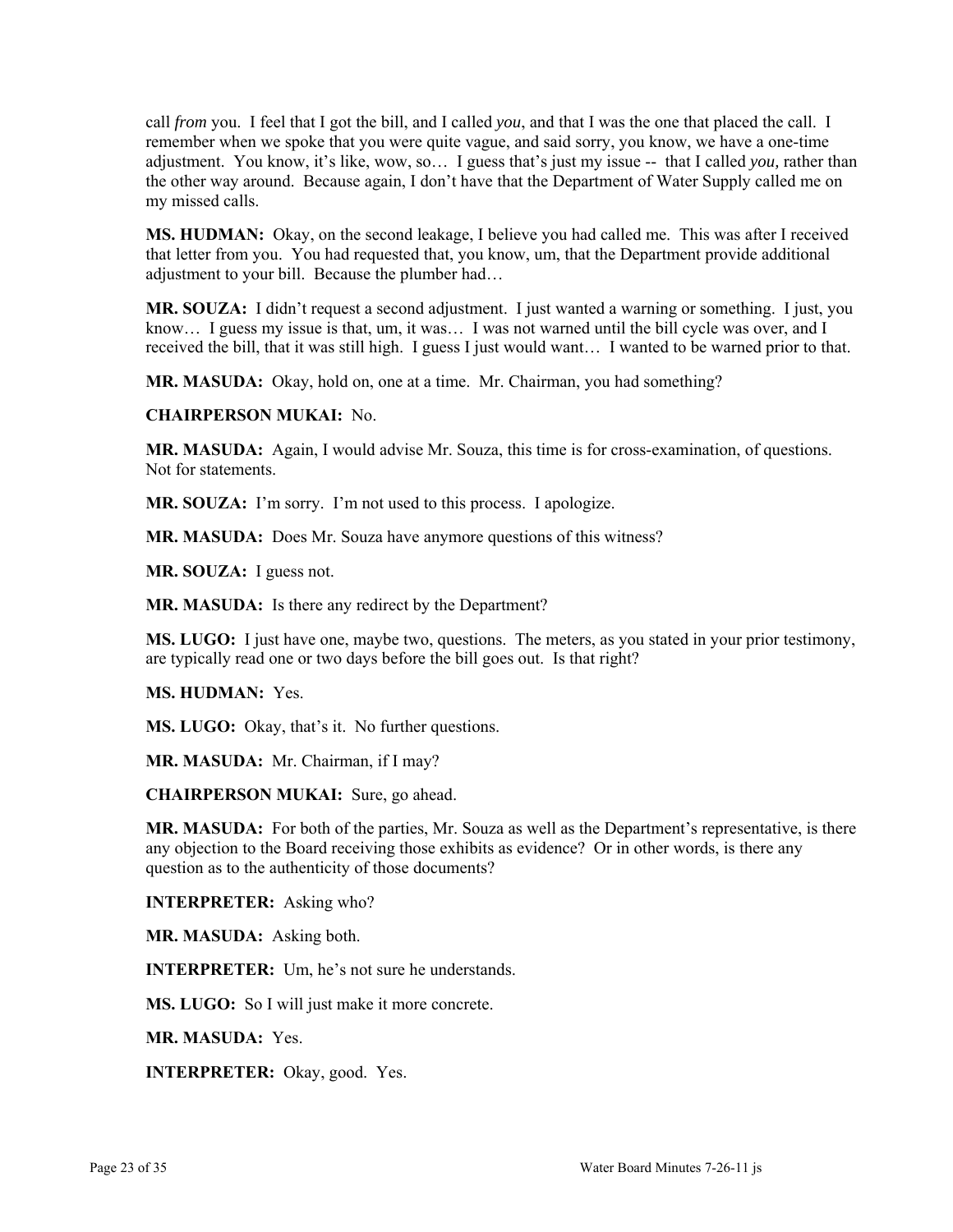**MR. SOUZA:** Sorry, I'm a little bit confused. I realize now I really should've had a lawyer, and this is very formal. I didn't expect the formality of it, and you know, I wasn't notified that I could've brought a lawyer until this morning when I arrived. So…

**MR. MASUDA:** So my question, Mr. Souza, is… Is he challenging *not* what's stated in the documents, but those are documents that are not forged, or the authenticity of the documents. I'm not asking if he's agreeing with what the documents say, but they are what they purport to be.

**MR. SOUZA:** Yes. Yeah, at a quick glance, everything seems fine.

**MR. MASUDA:** Thank you.

**MS. LUGO:** So, with no objection from Mr. Souza, I'd like to offer Exhibits 1 through 9 into evidence.

**MR. MASUDA:** Mr. Chairman, are you accepting the exhibits?

**CHAIRPERSON MUKAI:** Accepted.

**MR. MASUDA:** Okay, is there any…

**MS. LUGO:** The Department doesn't have any other witnesses, and I'm sorry, I'm not sure the appropriate procedure for this, but I had wanted to call Teri Spinola-Campbell, who is the County's Equal Employment… Equal Opportunity officer and Americans with Disabilities Act coordinator as a witness, but she is off island. So I obtained a declaration from her, and I just wanted to bring that to the Board's attention, as attached as an Exhibit… Exhibit 9. And that is just to offer above… her input as the County's employee who is charged with ensuring compliance with the Americans with Disabilities Act.

**MR. MASUDA:** Mr. Chairman, if I may?

## **CHAIRPERSON MUKAI:** Sure.

**MR. MASUDA:** Does Mr. Souza have any rebuttal witnesses?

**MR. SOUZA:** No, not at this time.

**MR. MASUDA:** So, if there's no rebuttal witnesses, Mr. Chairman, I don't believe that the Department has any further witnesses, either. Is that correct?

**MS. LUGO:** That's right. Thank you.

**MR. MASUDA:** At this time, Mr. Chairman, it is normal procedure to receive closing arguments, with the Appellant going first.

### **CHAIRPERSON MUKAI:** Okay.

**INTERPRETER:** The Appellant being…?

**MR. MASUDA:** Yes, I'm sorry. Mr. Souza goes first.

**INTERPRETER:** Thank you.

**MR. MASUDA:** Maybe this will help. Mr. Souza, the closing argument is also known as the summation, or the summary of your case. So if that helps you in any way... what is the closing arguments… That's what they mean – the summary.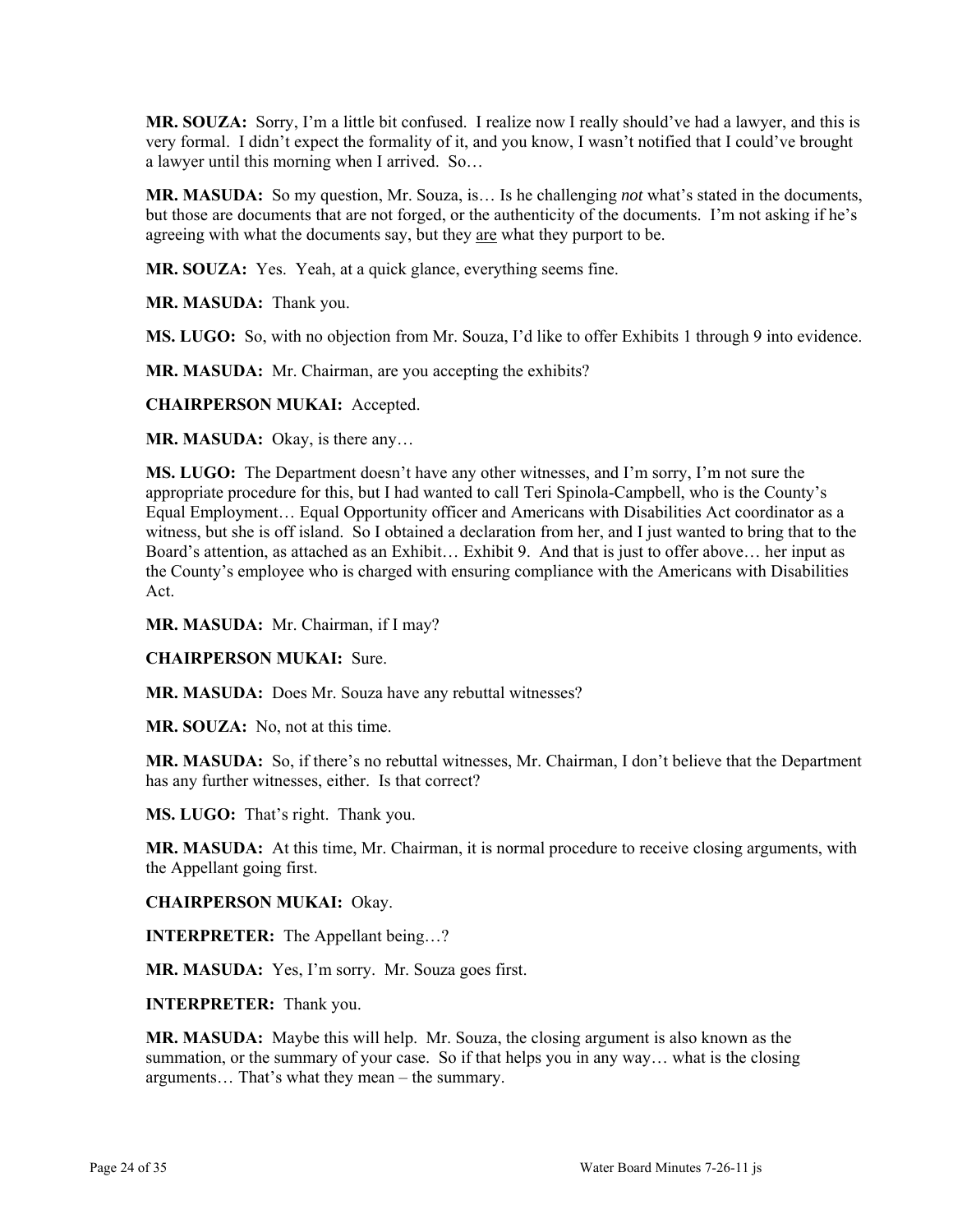**INTERPRETER:** Yes, we got that. Thank you.

**MR. SOUZA:** I still would like to bring forward my complaint, based on the \$1,000.00, based on the three reasons I stated earlier. I feel that it's not fair. I don't have access to all of (these) lawyers and rules and things, so I just feel that it's not fair.

**MR. MASUDA:** Is that your Statement, Mr. Souza?

### **MR. SOUZA:** Yes.

**MS. LUGO:** Okay, thank you, members of the Water Board. The Department's position is, basically, that Mr. Souza received an adjustment to his bill, due to the leak, as provided for under the Rules. There was some subsequent leakage in the following billing cycle, due to the negligence of his plumber. That's an issue for Mr. Souza to take up with his plumber, but there's no other provision under the Rules for an adjustment that the Department can provide. As was stated in the testimony, you can receive a leak adjustment only once every three years, and there is no other adjustment that can be offered, under what is provided in the Rules. The Department believes it has been fair, and treated Mr. Souza as it would any other customer, but its position is that it would be unfair to other customers of the Water Department to offer any special accommodation above what's been offered already. And that wouldn't be allowed for under the Rules. So we're asking the Department to uphold the...Well, I think the issue that's really before the Board is the shut-off notice. Assuming Mr. Souza pays the delinquency that's there, which isn't actually \$1,000.00; it's quite a bit less than that, given the adjustment that was made. And I won't speak for the Department in this regard, but I'm sure further payment plans could be offered. We're asking the Board to uphold the action that the Department has taken to this point, as fair and consistent with what's provided for in the Rules.

### **MR. MASUDA:** Any rebuttal?

**MR. SOUZA:** This is hard. I still hold my complaint; I still feel that it's unfair. You, as hearing people, have laws to protect you against this kind of thing, and I do not. And I just don't feel that's fair. I would rather go to jail.

**MR. MASUDA:** At this time, Mr. Chairman, given that there have been closing statements, as well as rebuttal, it's time for deliberations by the Board.

**CHAIRPERSON MUKAI:** So, when do we get to ask questions on anything?

**MR. MASUDA:** You get to ask questions now.

**CHAIRPERSON MUKAI:** Okay, I'd like to make a statement. Well, first of all, I know it's very difficult to come before us with your situation, and I know you keep referring to an attorney, but I've been on the Board almost five years, and in all the hearings I've heard, no one's ever brought their own private attorney. So it's not… by any means, not a requirement, or not to me, necessary. I know it seems like a court of law here, but it's necessary to have an attorney here. Are there any questions (from) the Board members?

**MR. TANIGUCHI:** I have a question, just on procedure. He was given notice of the high usage at the time of reading, right?

**MS. LUGO:** Sorry, is that a question for the Department?

**MR. TANIGUCHI:** Yeah, it can be answered by the Department.

**MS. HUDMAN:** He was notified, yes.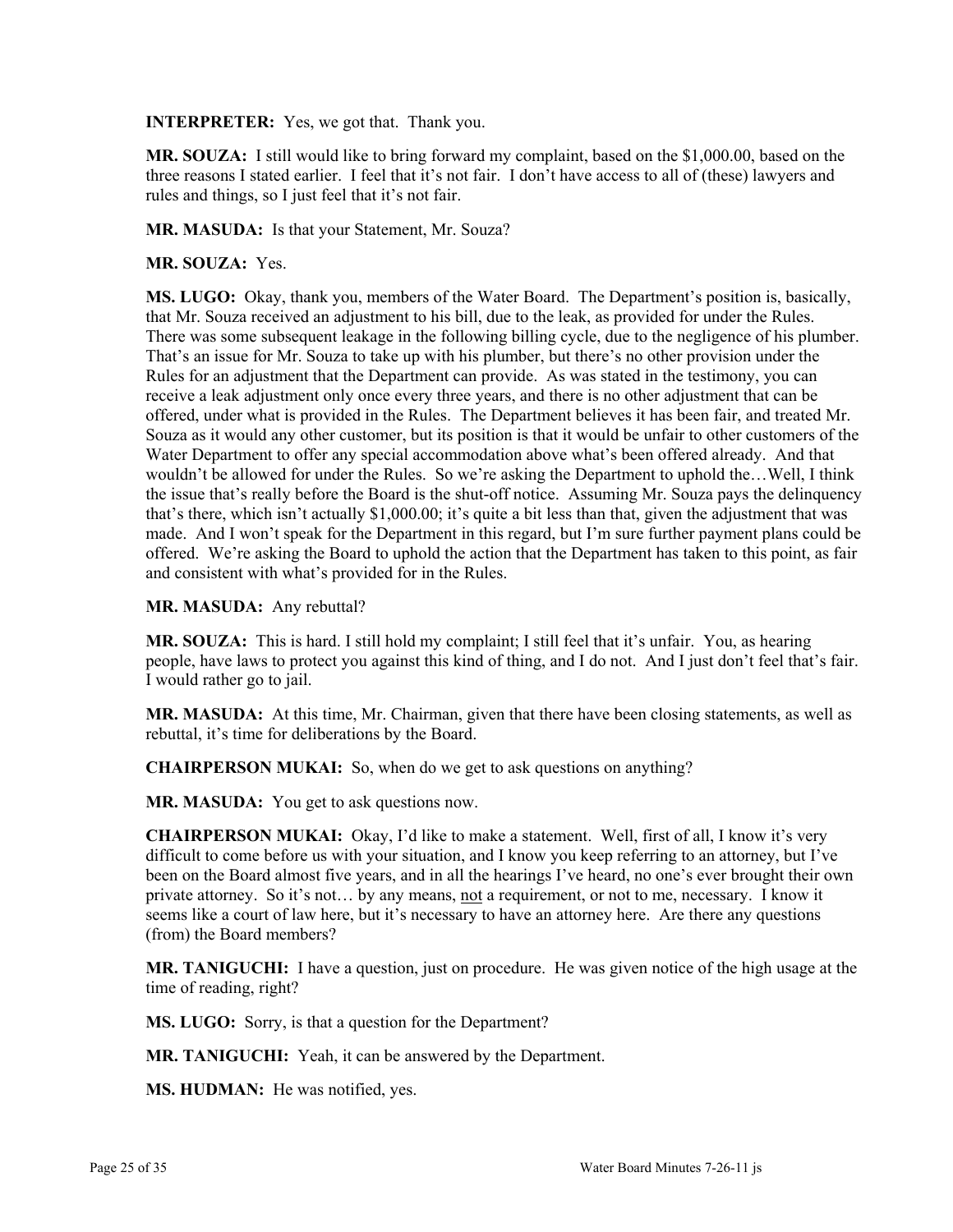**MR. TANIGUCHI:** Just like anybody else would? But he got it by phone?

**MS. HUDMAN:** He got it by…

**MR. TANIGUCHI:** Normally, it's in the mail?

**MS. HUDMAN:** Yes.

**MR. TANIGUCHI:** Okay.

**CHAIRPERSON MUKAI:** Any other comments?

**MR. MEIERDIERCKS:** On the second billing, where it went up, it was high again. Did somebody give him specific notice that it's also high, or they didn't notice it was high, because the previous one was high?

**MS. HUDMAN:** We did notify him via telephone.

**MR. MEIERDIERCKS:** Okay, so not like the first time, where somebody actually went up to the house and contacted him in person? They were just... The second one, they would just call on the phone? They didn't go to the house like they did in the previous one?

**MS. HUDMAN:** I believe, because of the first incident, that he prefers telephone calls, they called the Waimea office, and the office girl called him, for he needed notification.

**MR. SOUZA:** No. The Waimea… Sorry, no. The Waimea office did not call me. You know, I just found the bill, and I called Cris once I found the bill. And again, I have the listing of the calls. I have them, you know, a list, and it's not there.

**CHAIRPERSON MUKAI:** Any further comments, any questions? I have a comment. You know, the Department of Water Supply… the responsibility of the Department of Water Supply is to provide water to the consumers. You know, all these references about the Americans with Disabilities Act, Communications Access… Actually, I was on the website cruising, just now, and the ADA is applicable to public places. What happens at private residences… My understanding… Again, I'm not an expert, but all these things that were cited with regards to ADA, the Disabilities and Communications Access Board… is applicable to public places, not an individual's home. So again, I think in regard to all those comments and those references, keep in mind that we're dealing with a private residence here. And again, the Board… the Water Department, is only required to provide water to the consumer. What happens from the meter in, the Commission of ADA and other boards are not applicable to private residences. The other thing is the billing statements. And that's within our jurisdiction, with regards to… for instance, pertaining to these agencies, again, to me, I don't believe they're applicable. Yes, sir?

**MR. KANESHIRO:** I have a question on the telephone… On this telephone, you know, you just type in the messages, and the messages come out on the telephone… so do you need to have…?

**MR. SOUZA:** Let me explain my telephone, if you like. Uh, we've gone now to using what they call a 'video phone,' and so how it works is, that when my phone rings, I see a light flashing, and I go to my television, which has an interpreter pop up. It's sort of an operator/interpreter/intermediary, and if I'm not home, then I do have an answering machine, and they will put the time and the message, and missed call. So I have a listing of all of those. And I didn't see any from the Water Department. Um, the last meeting, I did bring that listing as evidence when I met with Cris, so…

**MR. KANESHIRO:** So if you call someone, like he mentioned about, you know, calling a plumber, and if the plumber does not have this type of telephone, there's no communication?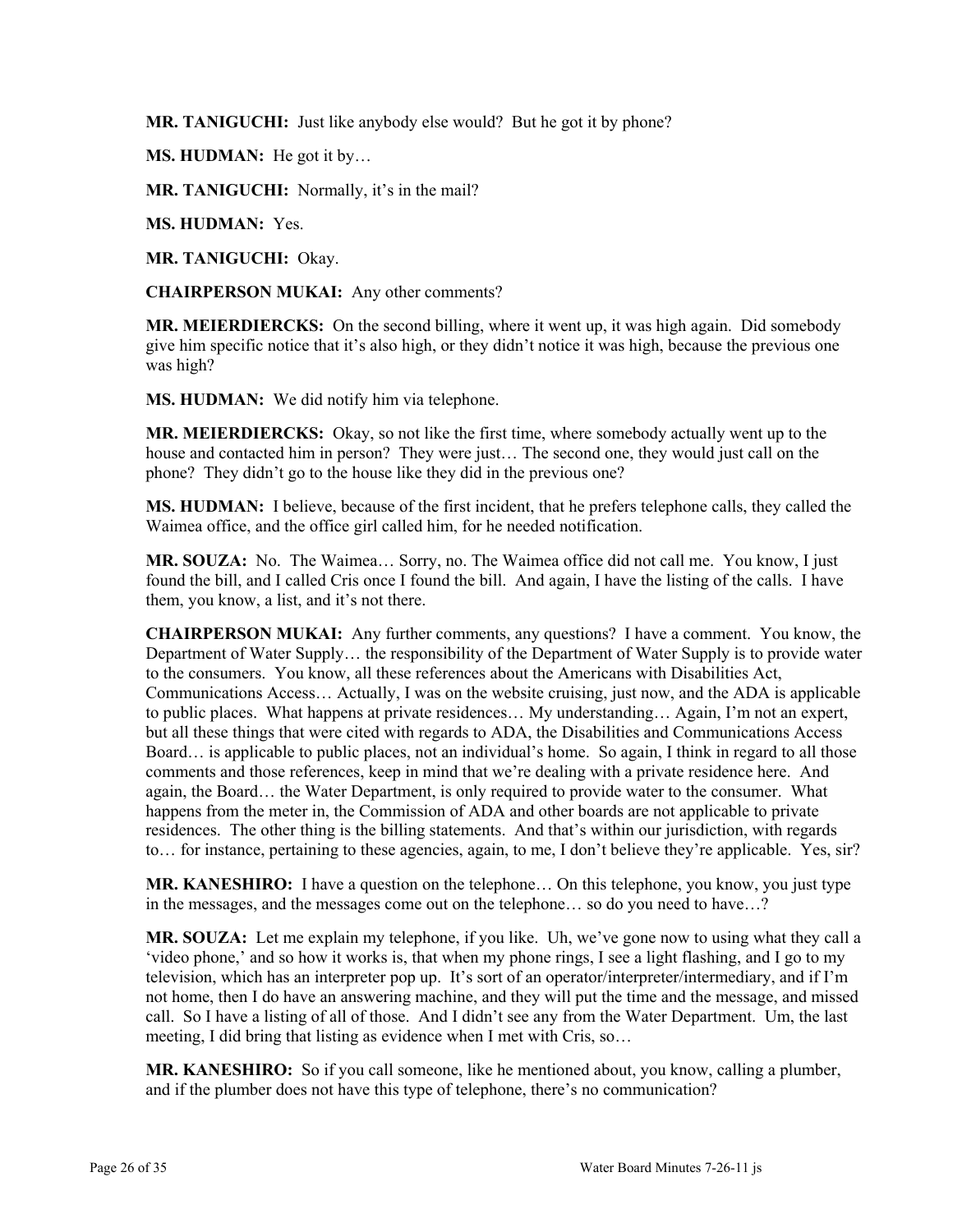**MR. SOUZA:** No, no. Sorry, I didn't fully explain that. So, the telephone works as such. I have the video phone and the video access. The other end of the phone call acts like a regular phone call, because you're hearing the interpreter's voice just as you're hearing it now. And the interpreter pops up on to the screen, and you hear the interpreter's voice on your regular telephone, so there's not a need for special equipment or anything. It's just like a regular phone call, from your perspective.

**MR. KANESHIRO:** The reason why I asked this question is that, you know, he had a suggestion that we have a list of plumbers, who will contact these hearing impaired… And I thought that was a good idea. But the thing is, if his telephone reacts with a regular telephone, then I can't understand why the plumber wouldn't answer the phone.

**MR. MASUDA:** Mr. Chairman, if I may interrupt? I would remind the Board that the hearing today concerns the water billing.

**MR. KANESHIRO:** Yeah, all right.

**CHAIRPERSON MUKAI:** Thank you, Craig. Any other questions, or any other comments?

**MR. TANIGUCHI:** I'd like to make a quick comment, if I may, for Mr. Souza's sake, from my personal experience. I recently got a high usage notification in the mail. And I didn't think I had a leak, because I couldn't hear it, either. But it was on my outside toilet, so obviously, the leak…I had to have that fixed. But it's not only people that cannot hear that have leaks. I had it, got it fixed, and so, you know… But I just wanted to make that point that it's not just people who cannot hear leaks; they might not be able to see it or hear it, and I had to pay the higher bill.

**CHAIRPERSON MUKAI:** Mr. Meierdiercks, did you have a question?

**MR. MEIERDIERCKS:** Yeah, I'm just wondering, considering that the billing cycles… There's two billing cycles with higher readings. Um, in this situation, I would wonder if the Board would consider this, these two cycles, as the same leak situation? He did make an attempt to have it repaired, and he's not capable of determining if it's repaired or not. He said that the plumber had repaired it, and in actuality, it wasn't. And to me, it looks like a continuation of the same leak. Anyway, I don't know if that's a consideration for the Department to take in or not. I don't know.

**MR. MASUDA:** That's not your Motion at this time?

**MR. MEIERDIERCKS:** No, no. I'm saying that, to me, could be considered as one leak, and not two separate leaks, even though it has two billing cycles, but the same situation was in, you know, both billing cycles. The same problem, with the same leak.

**MANAGER-CHIEF ENGINEER:** Mr. Chairman.

**CHAIRPERSON MUKAI:** Yes, Mr. Pavao?

**MANAGER-CHIEF ENGINEER:** I would tend to agree with Mr. Meierdiercks. And I think that we can consider it the same leak, and we can combine it… We did?

**MS. HUDMAN:** We did.

**MANAGER-CHIEF ENGINEER:** Oh, we did.

**CHAIRPERSON MUKAI:** Oh, it was done.

**MR. MEIERDIERCKS:** Oh.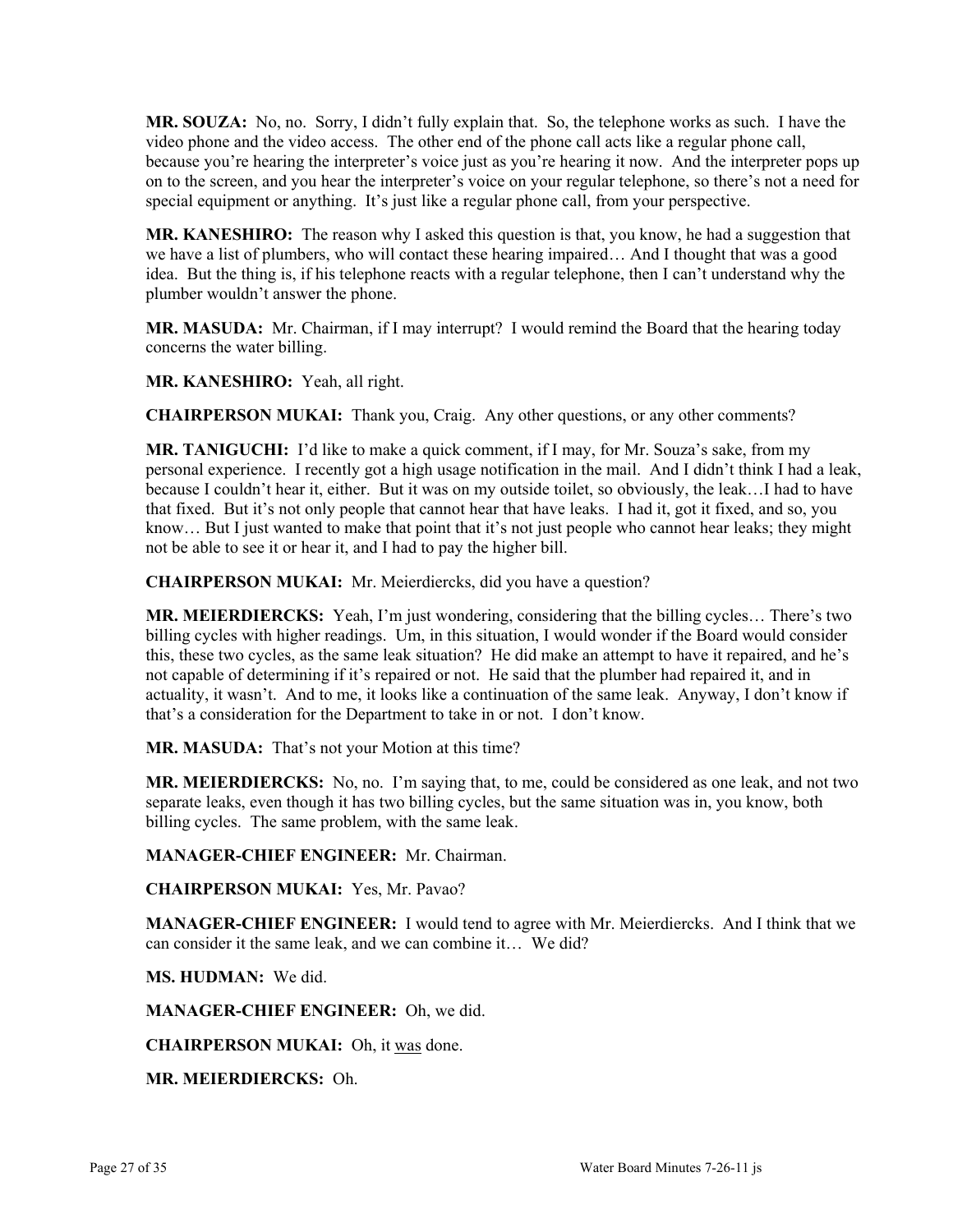### **MS. HUDMAN:** We did.

### **MR. MEIERDIERCKS:** Oh, okay.

**MS. HUDMAN:** Up to the date of the repair, and this is why… if you look at the leakage adjustment application… we did address the leakage period.

**MR. MEIERDIERCKS:** Oh, okay. So it would be two billing cycles?

**MS. HUDMAN:** Yes, but what is disputed is the one after. Out of 114,000 (gallons), we added 46, 000 gallons as part of his leakage adjustment. So the remaining balance of 68,000 gallons – that's the portion that he had, I guess, he had the plumber come back and he forgot to adjust the (water) level.

**MANAGER-CHIEF ENGINEER:** I think that's what they're trying to say, Cris. Can we combine what happened after the repairs, due to the plumber's inability to fix it correctly? If it's up to me, let's go ahead and do it.

**INTERPRETER:** Can the interpreter just catch up Mr. Souza first?

**MR. MASUDA:** Yes. (*Long pause*) Okay?

**MR. MEIERDIERCKS:** Just for the Board's clarification…

**MR. MASUDA:** Yeah, for clarification, you folks can ask the Department how much it will be actually, in terms of dollars and whatever.

**MR. MEIERDIERCKS:** Right. So, I'm just considering, as a Recommendation, for the two billing periods, 2/16/2011 and 4/18/2011, which had the very high average daily consumptions: the 2/16, that's 202,000 gallons?

**MS. HUDMAN:** Yeah.

**MR. MEIERDIERCKS:** And then, the other one is 114,000 gallons… be considered as the same leak, and whatever the Department Rules have as, I don't know what it is, it's not a compensation, but…

**MR. MASUDA:** An adjustment.

**MR. MEIERDIERCKS:** An adjustment, to make for a single leak. Because some… he may not catch… He may catch it on the first one, but there'll still be an overage on the second billing, which would be the same leak?

**MANAGER-CHIEF ENGINEER:** Mr. Chairman, I think…

**CHAIRPERSON MUKAI:** Mr. Pavao?

**MANAGER-CHIEF ENGINEER:** The Department is willing to go by Mr. Meierdiercks's Recommendation, which I think is fair and equitable. What we can do is combine the two leaks, because of the inability to fix the leak to begin with, which continued. The Department would consider it one leak, and make the necessary adjustments, which would reduce the financial responsibility of Mr. Souza.

**MS. LUGO:** Can I just add something?

**CHAIRPERSON MUKAI:** Sure.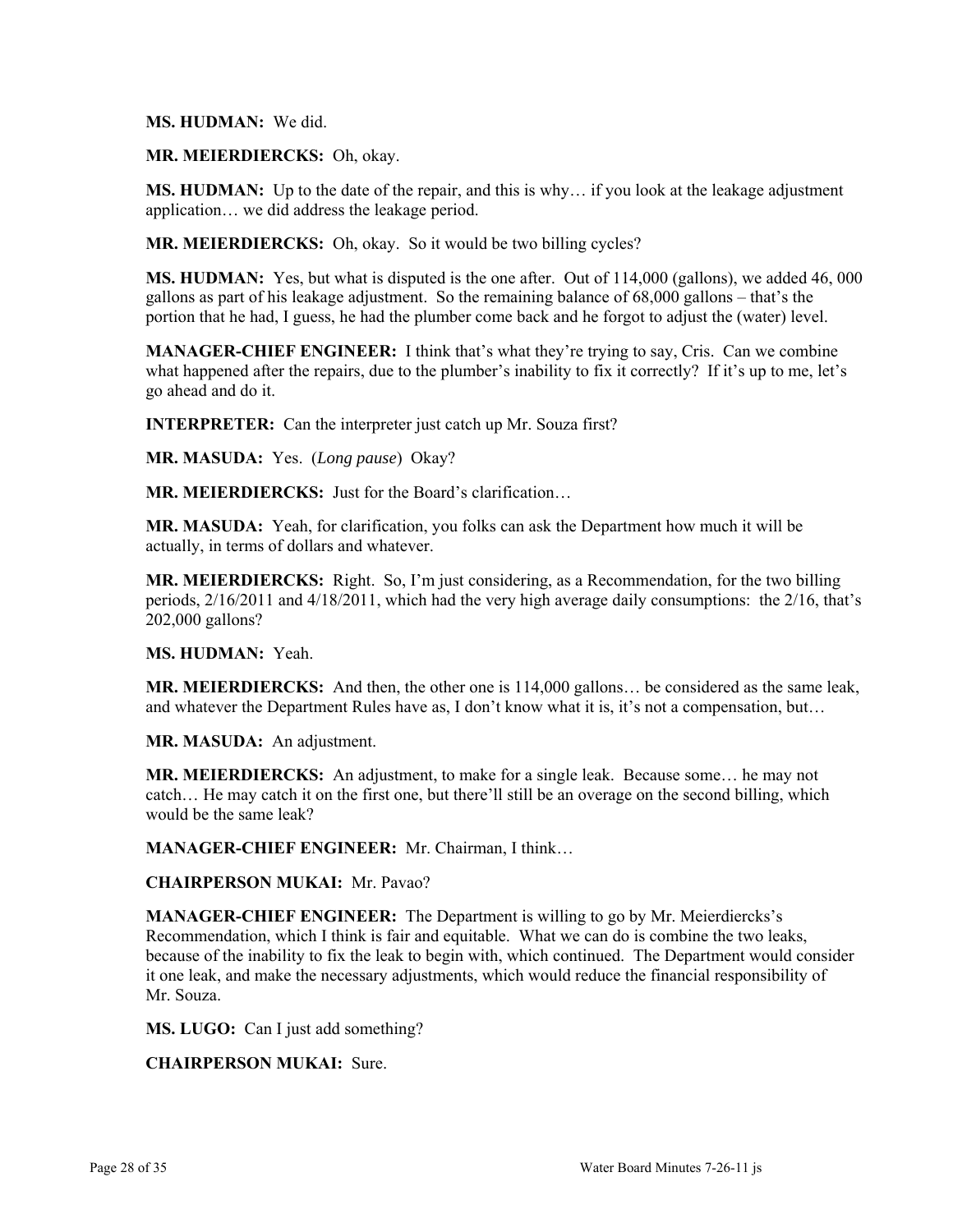**MS. LUGO:** Just for the clarification of the Board, in case it wasn't already clear? Of the 114(,000) gallons in that second billing cycle that we're referring to on 4/18, 46,000 gallons of that was included in the amount that received the leak adjustment. Just so we all know what portion the adjustment was initially applied to.

**CHAIRPERSON MUKAI:** Okay, thank you.

**MR. TANIGUCHI:** So is that the same percentage as our first leak?

**MS. HUDMAN:** Yes.

**MR. TANIGUCHI:** So, it's just like you did it already, then, right?

**MS. HUDMAN:** I'm sorry?

**CHAIRPERSON MUKAI:** No, no, no, no.

**MR. TANIGUCHI:** No?

**CHAIRPERSON MUKAI:** I think my understanding is that if, after the supposedly "fixed" date, then the adjustment is not gonna be applicable, right? Because my understanding is, that what was applicable was the plumber came in and fixed it. Henceforth, he's being billed the entire amount. It's not part of the adjustment, correct? The leak adjustment?

**MR. TANIGUCHI:** No. She adjusted 46,000.

**CHAIRPERSON MUKAI:** No, but the bill is 114,000 (gallons), and normal use is 14,000. So, I'm thinking if you included everything, it's talking about adjusting 300,000 gallons.

**MR. TANIGUCHI:** No, but you don't adjust the whole amount. What percentage do you adjust?

**MS. HUDMAN:** Fifty percent of the overage. So you take their average, previous average billing, you minus that from the leakage…

**CHAIRPERSON MUKAI:** Oh, so it is…

**MS. HUDMAN:** And it is 50 percent… Yes.

**CHAIRPERSON MUKAI:** Oh, so she is already doing it. Okay, I gotcha.

**MANAGER-CHIEF ENGINEER:** So, Cris, is it true that even after the first, what we thought was a repair… even that leakage, *beyond* that, was already given to him as a credit?

**MR. TANIGUCHI:** Yeah, 46,000 out of the 114.

**MS. HUDMAN:** Out of this, only 46,000 was adjusted, you know, of the 114(,000), but the 68,000 is an occurrence after the leakage...

**CHAIRPERSON MUKAI:** Oh, so it wasn't included.

**MANAGER-CHIEF ENGINEER:** Okay, so can we include that in the leakage?

**MS. HUDMAN:** That's what I said; it's up to you folks.

**MANAGER-CHIEF ENGINEER:** Okay, if it's up to me… again, based on what Mr. Meierdiercks said, and I agree with him, let's treat this as one leak, and give him the maximum adjustment we can.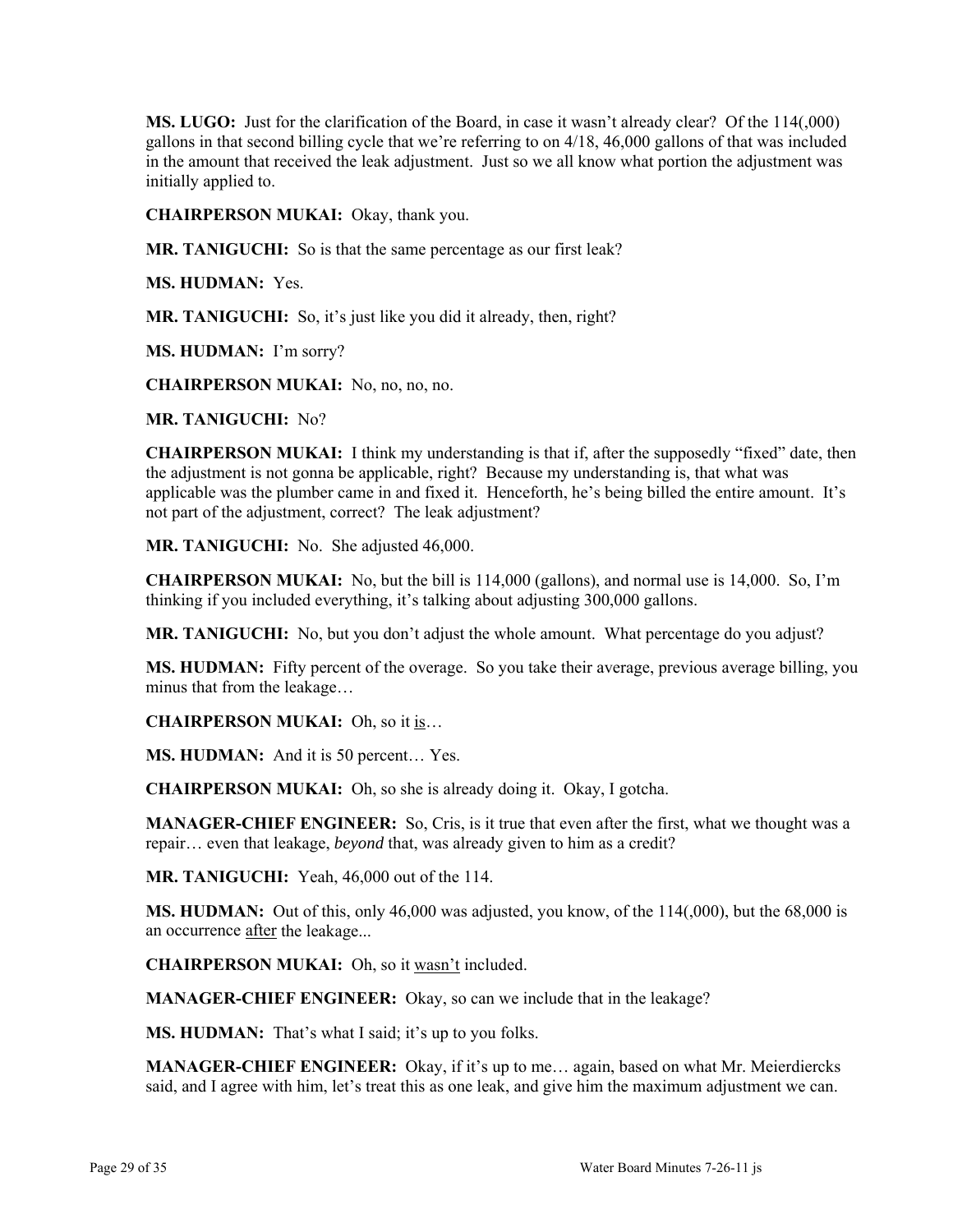**MR. MEIERDIERCKS:** Do I need to make a Motion, or a Statement, and then we can vote on it?

**MR. MASUDA:** Yeah.

**CHAIRPERSON MUKAI:** You can make a Motion, yeah?

**MR. MASUDA:** Yeah.

**MR. MEIERDIERCKS:** Motion that the billing, 2/16/2011 of 202,000 gallons be combined with the billing for 4/18/2011 of 114,000 gallons, to be determined as a single leak amount, and be adjusted as (if) it was a single leak for those two combined billing cycles. Would that be… Does that sound correct?

**CHAIRPERSON MUKAI:** Okay, moved by Bob. Is there a second? Okay, seconded by Mr. Kaneshiro. Okay. Discussion.

**MR. TANIGUCHI:** Mr. Chair?

**CHAIRPERSON MUKAI:** Mr. Taniguchi.

**MR. TANIGUCHI:** Clarification.

**CHAIRPERSON MUKAI:** Sir?

**MR. TANIGUCHI:** You adjust 50 percent of the overage…

**MS. HUDMAN:** Yes.

**MR. TANIGUCHI:** Over the average, right?

**MS. HUDMAN:** Yes.

**MR. TANIGUCHI:** So, you adjust it 46,000 of the 114(,000)?

**MS. HUDMAN:** Yes.

**MR. TANIGUCHI:** And then, how much did you adjust off the 202?

**MS. HUDMAN:** The 202 we adjusted…

**MR. TANIGUCHI:** Because the difference between the 114 and the 68, I mean, the 48, is the 114, right?

**MS. HUDMAN:** Okay…

**MR. TANIGUCHI:** That's the total.

**MS. HUDMAN:** Mr. Souza's average was 14,000 gallons. Dollars amount is \$65.42, okay? So, if you take the 202, you minus 14, that's 188,000 gallons. So 50 percent of the 188 is 94,000 gallons, or equivalent to \$477.33. Now, on the 46,000 gallons, we had to pro-rate that for the number of days up to the time that we took another reading, just to make sure that we covered the leakage period as he stated.

**MS. LUGO:** Can you say for them when the leakage period ended for the adjustment?

**MS. HUDMAN:** The leakage period ended on 2/18, when his plumber went to fix it, okay? But we took a reading on March  $15<sup>th</sup>$ , because I had the meter readers monitor his usage, just to make sure that he's back down to normal. So, at that time, we took a reading where we calculated that his average at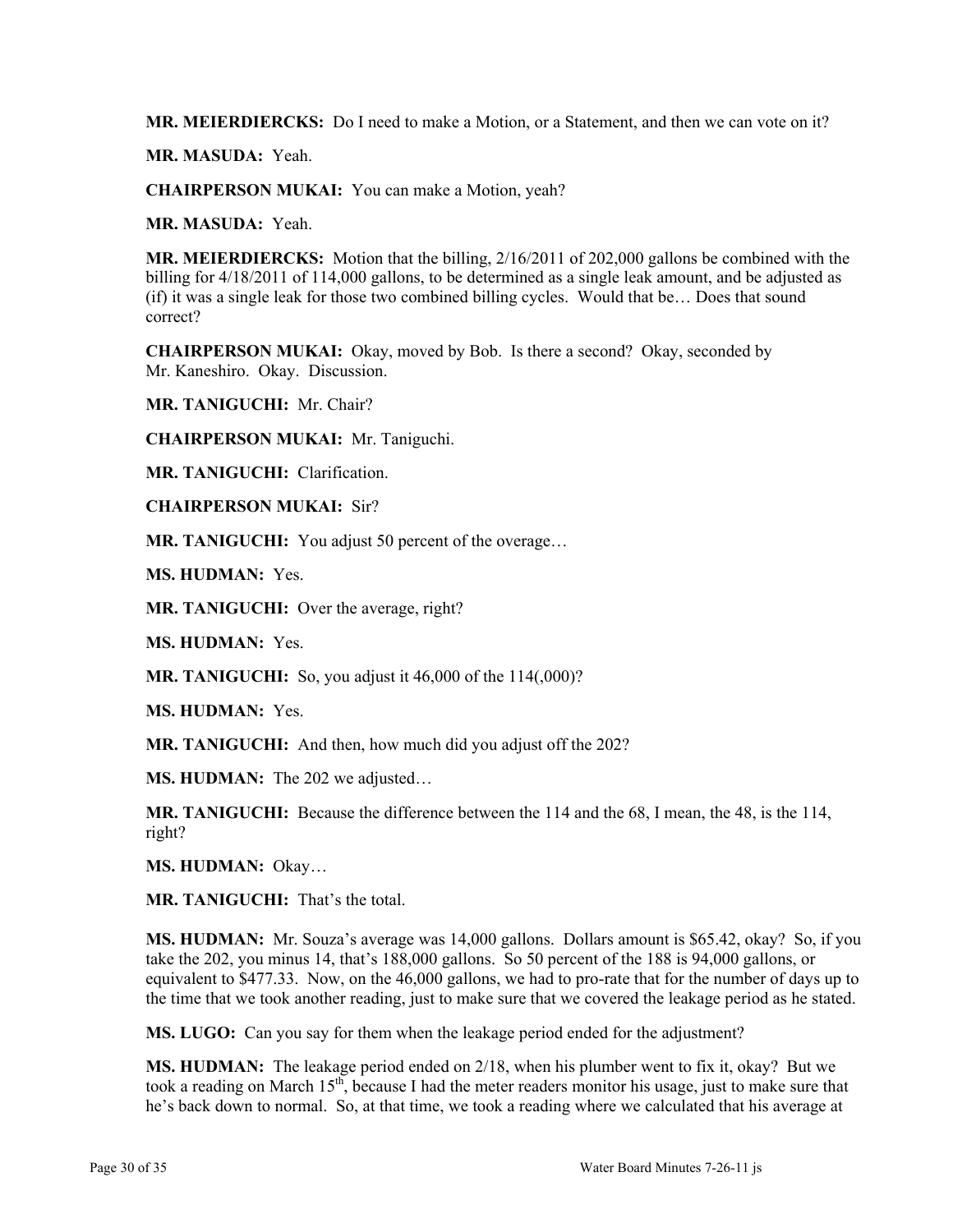that time, of the 46,000 gallons, was 6,000 gallons. So, if you take the difference, it's 40,000 gallons. So we gave him an additional 20,000 gallons of adjustment, which is equivalent to \$92.10, \$92.00. So, if you add the \$477.33, plus the \$92.10, it will give you \$569.43.

**MR. TANIGUCHI:** So, how many total gallons did you adjust?

**MS. HUDMAN:** We adjusted…

**MR. TANIGUCHI:** 150?

**MS. HUDMAN:** We adjusted 114,000 for the two periods.

**MR. TANIGUCHI:** Oh, so you only gave 20, not 46,000, yeah?

**MS. HUDMAN:** For what?

**MR. TANIGUCHI:** The adjustment.

**MS. HUDMAN:** Oh, you still have to give the 50 percent allowance.

**MR. TANIGUCHI:** Right.

**MS. HUDMAN:** Out of the 46,000 gallons.

**MR. TANIGUCHI:** The first one was 94, right? Out of 188. That's half.

**MS. HUDMAN:** Yes.

**MR. TANIGUCHI:** Okay, the second one you said was 46.

**MS. HUDMAN:** No, the leakage period was 46,000 gallons.

**MR. TANIGUCHI:** Oh, so you took half of that?

**MS. HUDMAN:** Yeah, and then you minus his average use, which is equivalent to 6,000 gallons, so the difference is 40, divided by this 20,000.

**MR. TANIGUCHI:** So we adjusted a total of 114,000 gallons already...?

**MS. HUDMAN:** Yes.

**MR. TANIGUCHI:** …which is the same percentage that you would have done, if that was the whole leak period?

**MS. HUDMAN:** Exactly.

**MR. TANIGUCHI:** Or what Mr. Meierdiercks is recommending?

**CHAIRPERSON MUKAI:** No, no, no, no.

**MS. HUDMAN:** He's recommending something else.

**CHAIRPERSON MUKAI:** You're adding, like, 50,000 gallons more on the adjustment.

**MR. TANIGUCHI:** Where is *that* from?

**CHAIRPERSON MUKAI:** No, no. Look, wait, what's happening is that the adjustment is up until the plumber, this friend, who fixed the leak. That's what the 50 percent adjustment is being… But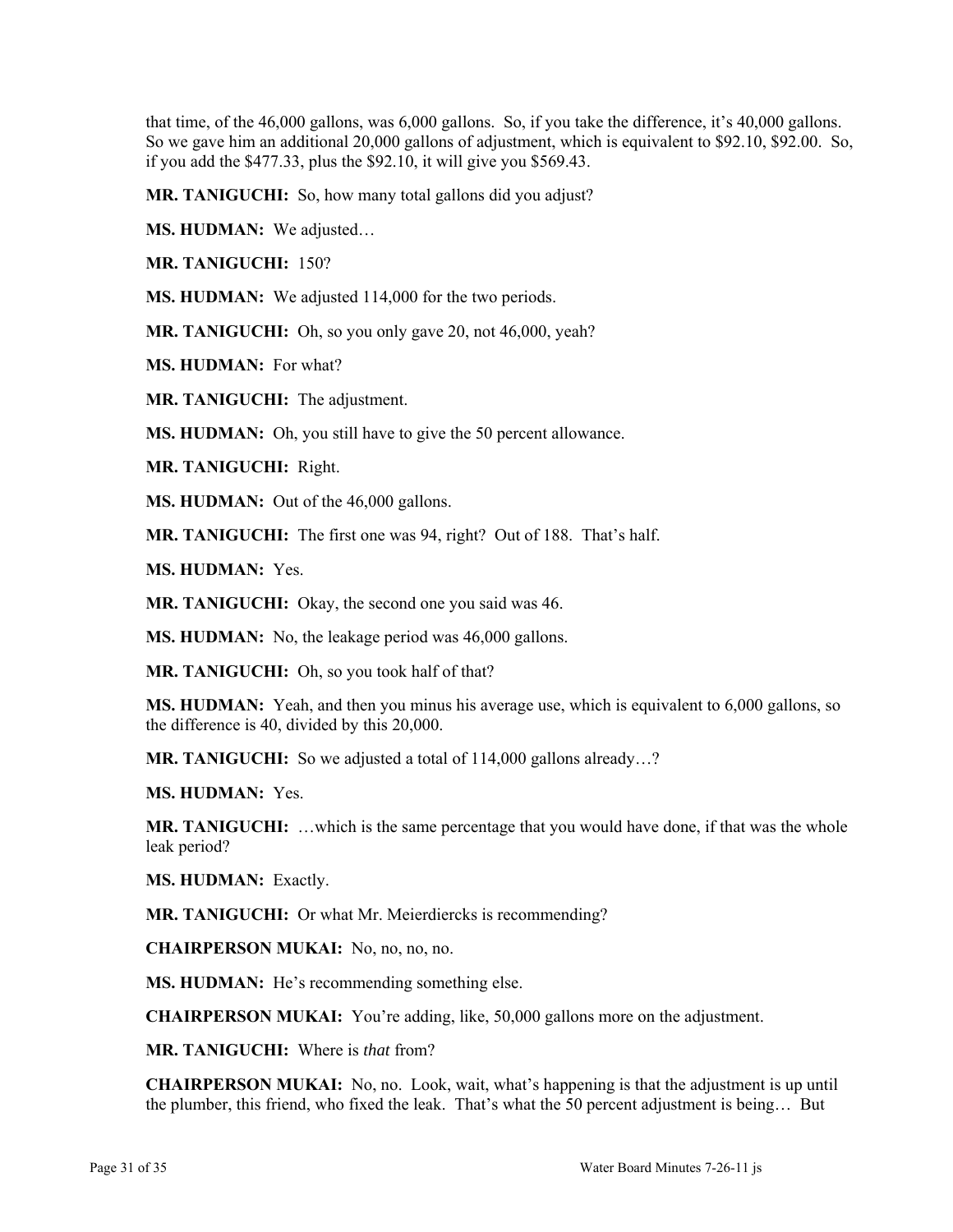subsequent to that, till the end of the billing cycle, we're charging 100 percent. So what Mr. Meierdiercks is… The Motion on the floor is that we include the 114,000, plus the 202,000, less 14,000 per month. That's 28,000, which is the average monthly use, so the adjustment is gonna be based on about 280, 290,000 gallons, versus the previous one, which is about 230,000 gallons, or somewheres around there. Basically, we're adding 50,000 gallons more water, based on Bob's Motion, around… you know, give or take 5,000 gallons. So it would significantly reduce the amount in question.

**MR. MASUDA:** That is the Motion on the floor.

**CHAIRPERSON MUKAI:** That's the Motion that's on the floor. I'd like to make a comment. Bob?

**MR. MEIERDIERCKS:** Okay, finish your comment, and I have one more.

**CHAIRPERSON MUKAI:** That offer by the Department is very gracious, because to me, once somebody goes in and fixes it, whether it's a licensed contractor or it's a friend, it's that person's responsibility. So for the Department to even put this on the table, that's a very gracious offer, because if I was… If I hired a plumber and he didn't fix it, and I'd hold a bill, I'd sue the plumber. So this is a very gracious offer, what the County is doing. Mr. Meierdiercks?

**MR. MEIERDIERCKS:** No, just a question for Corp. Counsel. Anybody looking at this… just by looking at the two numbers, could see that this… To me, anybody looking at this over a period of time would say, okay, this is still the same leak because it follows two months. Yes, it should've been fixed, but I'm saying that to me, or anybody looking at this, a book-keeper or whatever you wanna call it, this is the same period where the same incident is happening. Whether it's two month, four months… but it's a continuation. So I'm just asking for a comment.

**MR. MASUDA:** I'm the… Hold on. I don't get to comment. I only get to advise you on issues of law.

**MR. MEIERDIERCKS:** Okay, well.

**MANAGER-CHIEF ENGINEER:** If I may comment, Mr. Meierdiercks. I think your rationale is perfectly fine, and I can justify… I can justify doing what you recommend and still be confident that we're complying with our Rules.

**MR. MEIERDIERCKS:** That's my question, yeah. I just wanna be within the Rules of the Department, and what I'm clarifying is, is this one leak and not *two* leaks, and covering the two periods I stated in my Motion?

**MANAGER-CHIEF ENGINEER:** I feel comfortable that we are conformant to our Rules by combining the two, and consider it one leak.

**CHAIRPERSON MUKAI:** Question from Mr. Kaneshiro?

**MR. KANESHIRO:** I just wanted to… Bob may have said it, and I think it's correct because the thing is contiguous. You have one month, the second month; it's still high. So you can consider it as one leak. But if it was one month, and it went low, then went up again, then you'd be two leaks... So, I think that's correct.

**MR. MASUDA:** Mr. Chair, if I may?

### **CHAIRPERSON MUKAI:** Sir?

**MR. MASUDA:** This is the part where I can get involved, you know. Okay, so if I understand your Motion correctly, it's gonna be 102,000 plus 114,000...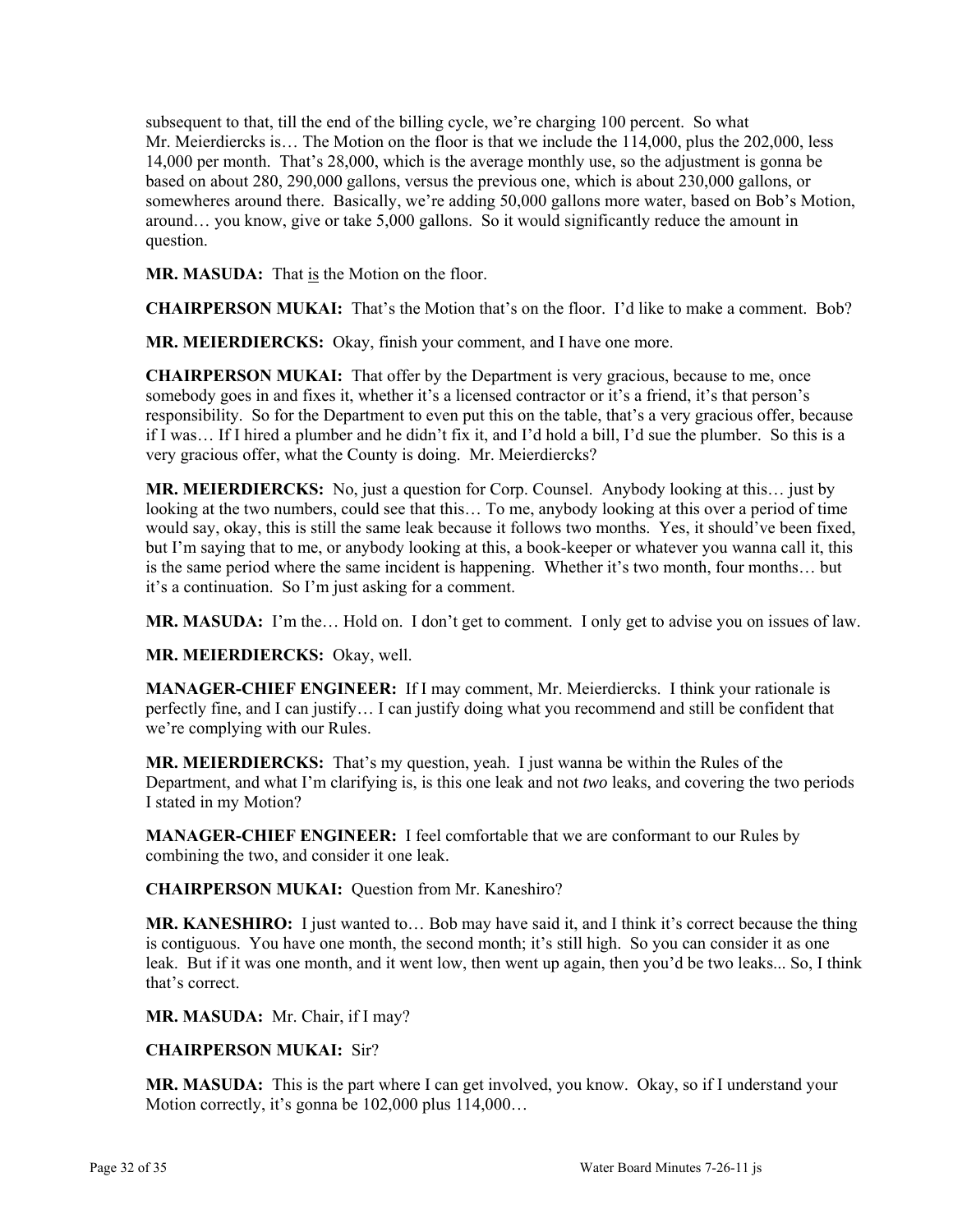**MR. MEIERDIERCKS:** 202…

**MR. MASUDA:** Yeah, 202,000 plus the 114,000, minus 28,000. Correct?

**MR. MEIERDIERCKS:** Correct.

**MR. TANIGUCHI:** So it's 288.

**MR. MASUDA:** So it's 288, and what does that translate into a dollar amount, if I can ask the Department?

**MR. TANIGUCHI:** You gotta divide that by 2, right? So it's 144.

**MR. MASUDA:** Yep.

**MR. TANIGUCHI:** It comes to \$576.00.

**MANAGER-CHIEF ENGINEER:** Roughly.

**MR. TANIGUCHI:** Divided by 2 is 144, and you multiply by 4. It comes out to \$576.00.

**MR. MASUDA:** Is it part of your Motion that payment be received within a certain time period?

**MR. MEIERDIERCKS:** Um, I think there's Rules with the Department already that takes care of that, that I don't have to put that in there. I don't… I mean, there *is* a payment schedule that the Department can set up for him to make payments, because it is a leak. So they fall under that specific… That could be part of the Rules, yes. And that would be consistent with any payment plan that's...

**CHAIRPERSON MUKAI:** Okay, coming back, we need an Amendment, right, to the Main Motion?

**MR. MASUDA:** No.

**CHAIRPERSON MUKAI:** Okay, any further discussion on the Motion on the floor, which is to include these two billing cycles as a single leak? (*Pause*) Hearing none, call for the question. All those in favor of the Motion on the floor, please signify by saying Aye. (*All Ayes*) Opposed, Nay? Okay, Motion is carried.

MR. MASUDA: All right. Okay, now we've got to go back to the...

**MR. MEIERDIERCKS:** Shut-off.

**MR. MASUDA:** Yes.

**CHAIRPERSON MUKAI:** Oh, we have to decide the shut-off, too?

**MR. MASUDA:** No, no.

**CHAIRPERSON MUKAI:** That's up to the Department, right? Now we're talking about the Findings, right?

**MR. MASUDA:** Yeah.

**CHAIRPERSON MUKAI:** Okay, any further discussion in regards to Mr. Souza's issue with his situation? Okay, hearing none, we are ready for the question. How do I word the...

**MANAGER-CHIEF ENGINEER:** You need to go into the Finding of Fact and…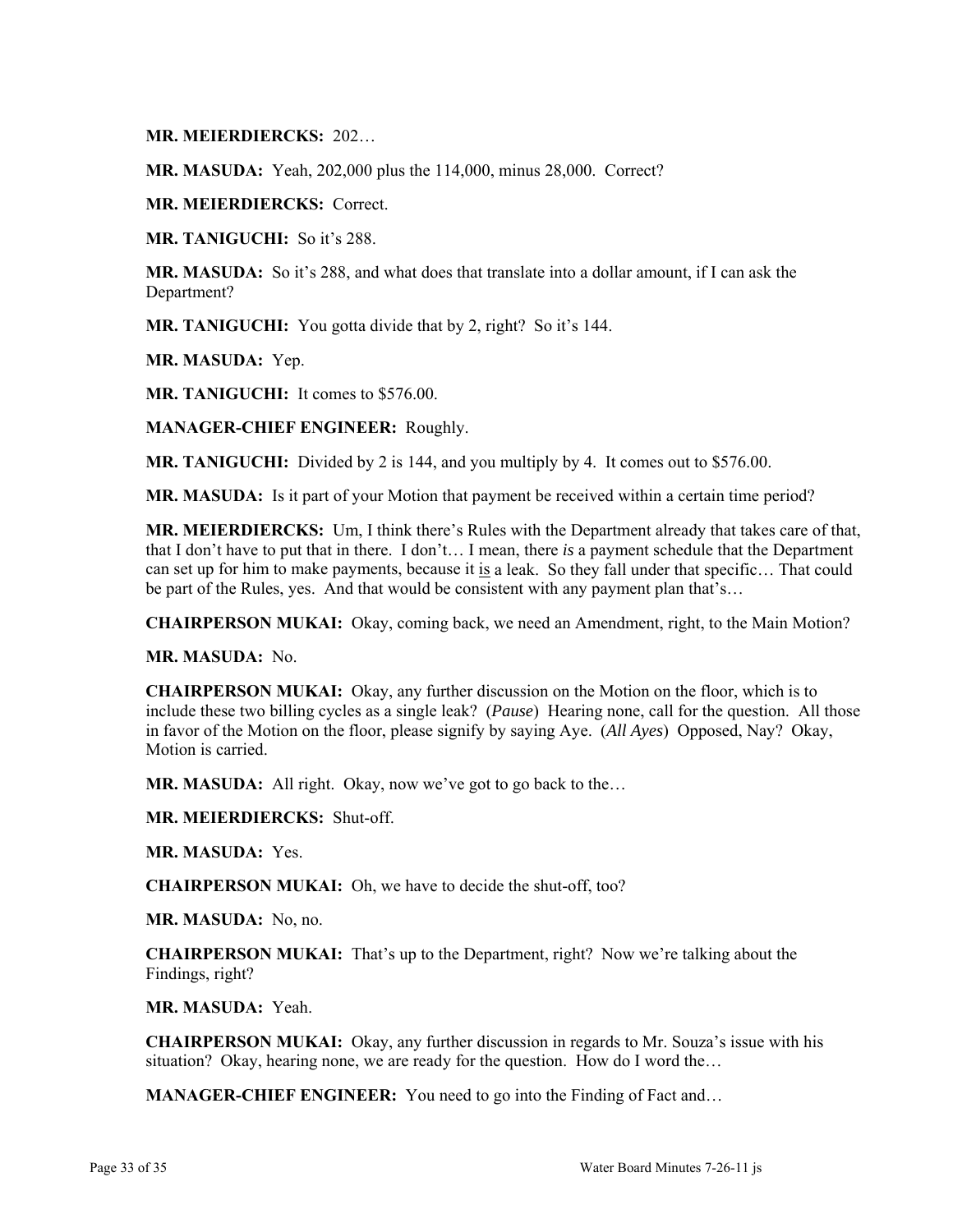**CHAIRPERSON MUKAI:** How do we do that wording? I can't remember. Sorry. This is before… I can't remember. Sorry, I'm spazzing.

**MR. MASUDA:** Okay. You've already… Let me do a summation for you.

**CHAIRPERSON MUKAI:** Thank you very much.

**MR. MASUDA:** You're already finding that for the periods of February 2, 2011 through April 12, 2011, that those leakages, which is 202,000 gallons and 114,000 gallons, are considered one leak, and an appropriate adjustment being applied. Okay? What that translates, if you divide that into half, is an amount of \$576.00. Okay? So far, that is your Findings of Fact.

### **CHAIRPERSON MUKAI:** Okay.

**MR. MASUDA:** As far as the law, the law is gonna be based on… Excuse me, Rule 3-10 and 3-11, so that's gonna be your Conclusions of Law. The question you have to ask now is, who do you want to prepare the Form of the Order?

**CHAIRPERSON MUKAI:** You?

**MR. MASUDA:** No, it's not up to me. It's up to the Chair to decide.

**CHAIRPERSON MUKAI:** I think it's our legal arm to do it for us.

**MR. MASUDA:** It's up to you.

### **MANAGER-CHIEF ENGINEER:** Yep.

**CHAIRPERSON MUKAI:** Yes, so be it.

**MR. MASUDA:** Okay.

**CHAIRPERSON MUKAI:** So be it. I've been watching "Harry Potter" so… Okay, so what's next?

**MR. MASUDA:** Okay, so now's the Motion, and then, as far as the shut-off, you're gonna do what?

**CHAIRPERSON MUKAI:** I think it's in the hands of the Department, right?

**MANAGER-CHIEF ENGINEER:** If we can administer the payment plan successfully, the shut-off will not occur.

**MR. MEIERDIERCKS:** Right.

**MR. MASUDA:** Actually, you should ask Mr. Souza… if he agrees to that…

**CHAIRPERSON MUKAI:** Right, is Mr. Souza okay with what we're proposing?

**MR. SOUZA:** Yes. So what's the amount gonna be, then? I'm not sure.

**MS. HUDMAN:** We have to calculate that.

**MR. SOUZA:** Okay… but roughly?

**MS. HUDMAN:** Can I just make a statement?

**MR. SOUZA:** Can I add anything?

**MS. HUDMAN:** Oh.